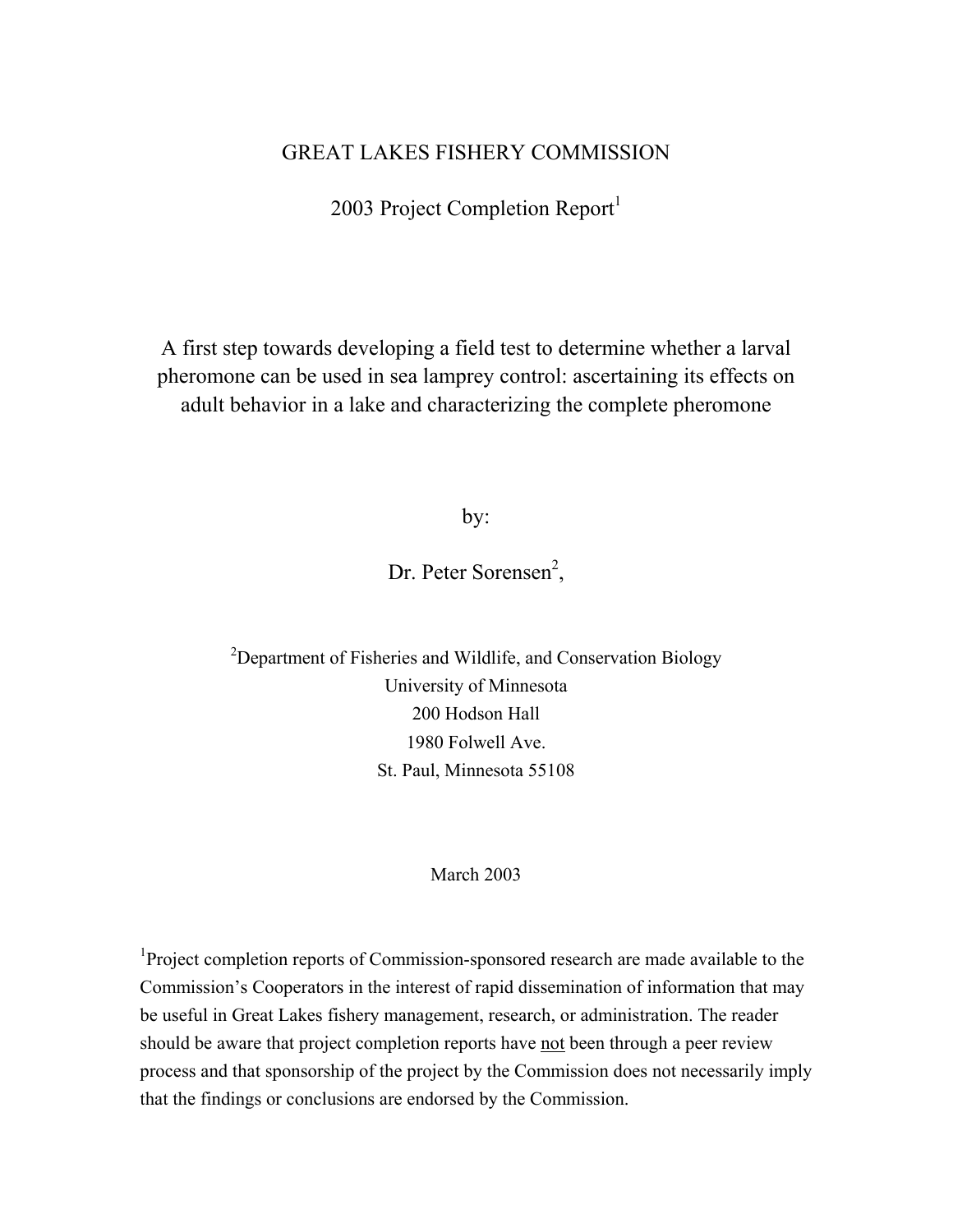# Completion Report for the Great Lakes Fishery Commission

**Project Title: A first step towards developing a field test to determine whether a larval pheromone can be used in sea lamprey control: ascertaining its effects on adult behavior in a lake and characterizing the complete pheromone.** 

**Principal Investigator:** Dr. Peter W. Sorensen, Professor Department of Fisheries, Wildlife, and Conservation Biology University of Minnesota, St. Paul, MN 55108

**Project Dates**: April 1, 2001- March 31, 2003

# **TERMS OF THE PROJECT AS SPECIFIED IN THE CONTRACT PROPOSAL**

**Problem Statement and Objectives as Stated in the Contract Proposal: '**Our previous research has demonstrated that migratory adult sea lamprey locate spawning rivers using their sense of smell and that a critical component of river odor is the pheromonal odor of larval lamprey living in these rivers. We have also clearly demonstrated that two unique bile acids, petromyzonol sulfate (PS) and allocholic acid (ACA) are components of the larval pheromone. Here we seek to determine how the larval pheromone is used by free-ranging adults in a lake, to use this information to design and conduct the first field test of this pheromone, finish developing the means of measuring PS and ACA by ELISA so that this assay can be used in lamprey management and control, and to fully elucidate the complexity and chemical character of the pheromone's identity so that it might eventually be fully identified and a potent synthetic form produced.

**Rationale and Relevance as Stated in the Contract Proposal: '**The G.L.F.C. is looking for new techniques to control the sea lamprey. Our biochemical, electrophysiological, and behavioral studies of sea lamprey olfactory biology have clearly demonstrated that adult sea lamprey, like many other migratory fish, rely on a water-borne chemical cue released by larval conspecifics (pheromones) to locate spawning streams. So important is this cue that adults which do not detect it do not find rivers to spawn. Because this cue is detected at extremely low (picomolar) concentrations, is environmentally benign, and has the potential to be easily applied, it has enormous potential for use in controlling the migration of adult lamprey. Studies to date have identified two components of this pheromone (petromyzonol sulfate and allocholic acid) but demonstrate that other component(s) exist. We now seek funding to determine how adult sea lamprey locate the larval pheromone from a Great Lake and to what concentrations they respond, thereby permitting us to design and conduct pilot tests of how larval odor might best be used in lamprey control. We also seek funding to continue biochemical elucidation of the complete larval pheromone because a synthetic pheromone is widely thought to have the greatest utility for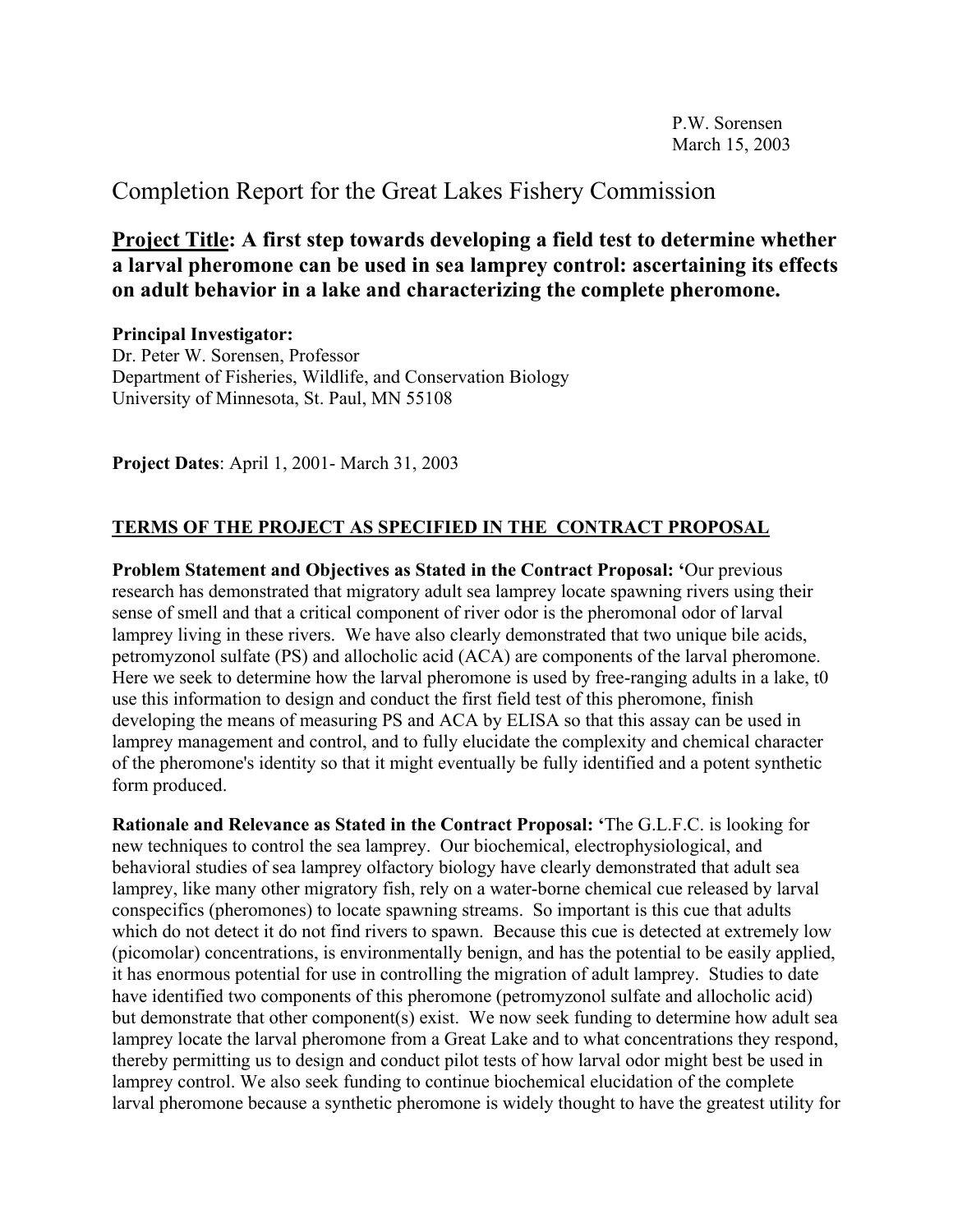control. Funding to develop practical means of measuring the pheromone's distribution is also sought because this technology would have use in assaying the distribution of larvae, predicting adult migration, and guiding pheromone-based trapping.'

# **Deliverables as Stated in the Contract Proposal:**

- 1) An understanding of how and when free-ranging adult sea lamprey locate river plumes, thereby giving us the knowledge to conduct experiments to determine if pheromone plumes will attract adult lamprey.
- 2) An understanding of whether adult sea lamprey might be attracted to a river using the larval pheromone.
- 3) An understanding of whether the distribution of PS and ACA can be used to identify larval lamprey populations in the Great Lakes Basin, and if ELISA is a practical tool to make this determination.
- 4) An understanding of the number of key component(s) in the larval pheromone, whether one of these might be a derivative of PS, and if not, what molecular feature might characterize it (them).

# **PROGRESS MADE TOWARDS COMPLETING THE DELIVERABLES:**

# **Deliverable #1: To understand how and when free-ranging adult sea lamprey locate river plumes.**

# Summary.

We discovered that lacustrine sea lamprey searched for streams in an astonishingly active manner which involved rapid swimming in straight-line paths at night while performing extensive vertical movement throughout almost the entire water column (the top m was not used). When sea lampreys encountered a river plume, they adopted a circular pattern of swimming which often brought them into river mouths. These data demonstrate that if the migratory pheromone is to be used in sea lamprey control it need only be applied at night, it is best be added to rivers with plumes that extend to more than a meter in depth, and that if added to streams in an optimal manner it should attract sea lamprey which come from great distances.

# Introduction.

To employ a pheromone as an attractant for lacustrine sea lampreys in an efficient manner, one must add in a manner that creates a plume that sea lamprey are likely to encounter, and then have the ability to orient into and enter a trap. To achieve this objective, one must know where sea lamprey are located in the Great Lakes as they search for odor plumes, when during the day they might exhibit these behaviors, and what types of plumes they are able to track. However, at present nothing was known about the whereabouts of adult sea lamprey prior to upstream migration, the behaviors they exhibit while searching for river plumes, or the distribution of plumes. This study used acoustic telemetry to answer these fundamental questions.

# Methods and Results: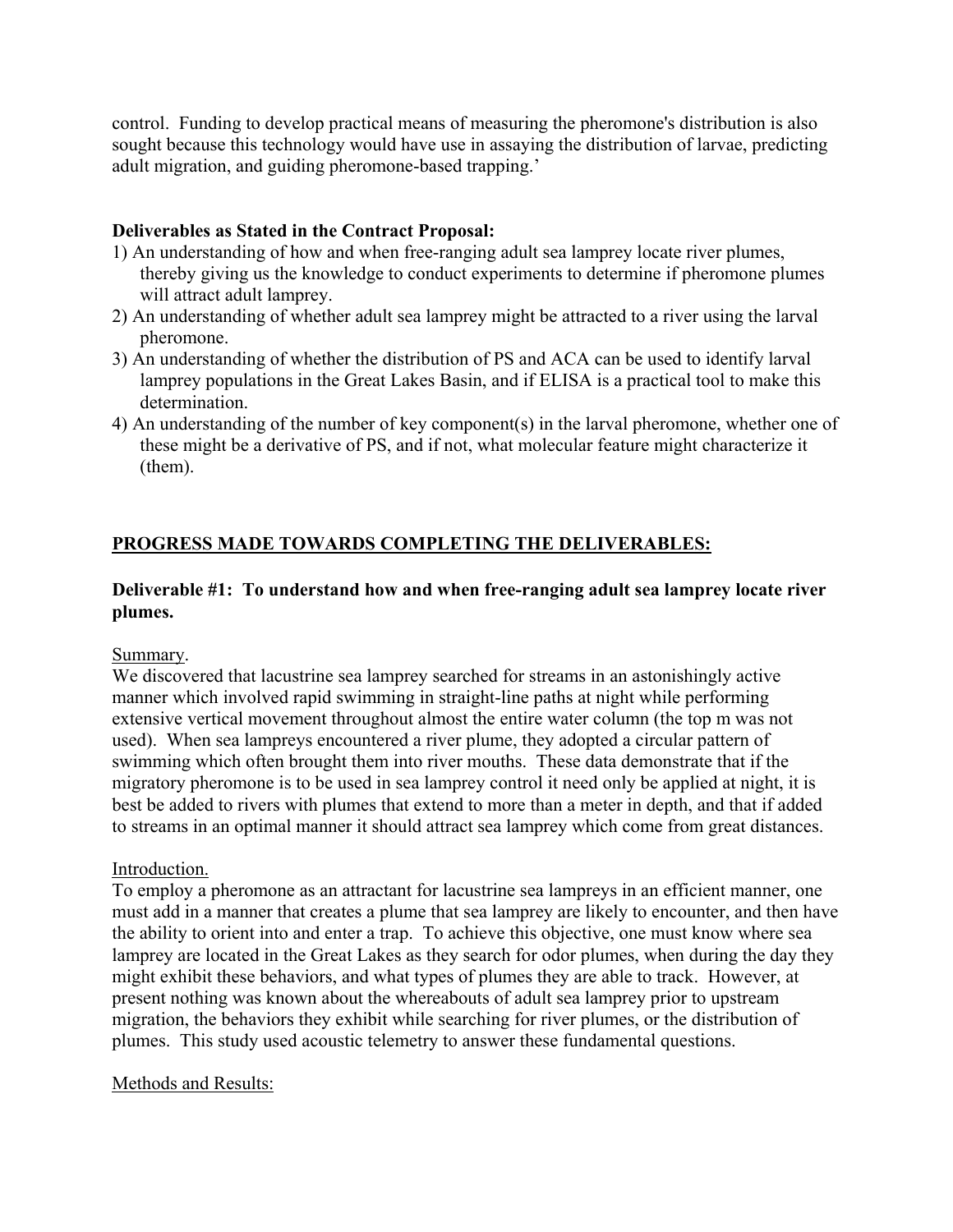Lamprey were surgically fitted with acoustic transmitters (Lotek), released into Hammond Bay, Lake Huron (n=60), and then located and followed using a hydrophone mounted on a small boat. The position and depth of river water plumes was monitored simultaneously using a conductivity meter (river water has a higher conductivity than lake water). A laboratory experiment employed a Blazka-type swim tube to confirm that the swimming speeds of control, surgicalsham, and surgically implanted lamprey did not differ (N=24; ANOVA; P=0.62). Lampreys were released in several different manners to address two questions outlined below:

#### 1) How do lampreys search for rivers from the open lake?

 To address this question acoustically tagged adult sea lampreys were released at distances 0.5 km offshore of the Ocqueoc River plume in May - June of 2001 and 2002. Two subexperiments were performed, the first to determine what time of day lampreys are most active, the second to determine the search paths and speeds of sea lamprey during the time that we found them to be active. Procedures and results are described below:

#### i) Determining what time of day do lampreys search for rivers

 To answer this question we released 25 groups of 3-4 tagged animals at either 04:00h (n=6), 12:00h (n=10), or 20:00h (n=9) during the month of May in 2001 within a 1 km of the Ocqueoc River. Lampreys were then re-located over the next 12-14 hours with a 3h break at 0200h, permitting us to refuel the boat and have short break. Every half an hour we surveyed a grid outside the release point to locate a lamprey. Each time an animal was found, it was followed for 5 min. If it was found to be moving, it was then tracked for another half hour after which it was abandoned and a search initiated for another lamprey. In this way we were able to assess movement patterns of many lamprey throughout the day. Lampreys showed a distinct nocturnal activity pattern, with the relative number of active animals increasing dramatically after sunset (21:30h) and ending after sunrise (05:45h) (Figure 1). During the day (between 08:00h and 22:00h), animals were rarely active.

### ii) Determining the search paths of lacustrine sea lampreys.

 To address this issue individual lamprey were implanted with an acoustic tag that transmitted depth information (0.6m resolution, 0-30m range), released after sunset outside the Ocquoec River plume (as determined by conductivity measurements), and tracked continuously for 3-6 h throughout the night. This was repeated 14 times. Lampreys swam surprisingly quickly; the median ground speed of the individuals located outside the river plume was 1.5 km/hr, and the median maximum speed was 2.4 km/hr (Table 1). These animals moved in a relatively straight westerly to northwesterly bearing (the direction from which the lake currents were measured; Figure 2). Their median straightness index (straight line distance between first and last observations divided by distance of entire path) was 0.77 (Table 1). While swimming in this manner, lamprey actively moved from the top to the bottom of the water column on almost a continuous basis (approximately every 15 min). Thus, when the water column was divided into 10 equal sections for the purpose of analysis, animals were found in all sections with approximately equal frequencies, the only exception being that lamprey spent slightly less time at the surface and slightly more time near the bottom than otherwise expected (Figure 3a). Only rarely did lamprey come within 1 m of the surface, a notable finding because the river plume was often less than 1 m in depth in early summer when warm (Figure 3b). Notably lampreys frequently made substantial vertical excursions of 10m or more (Fig. 4). These data appear to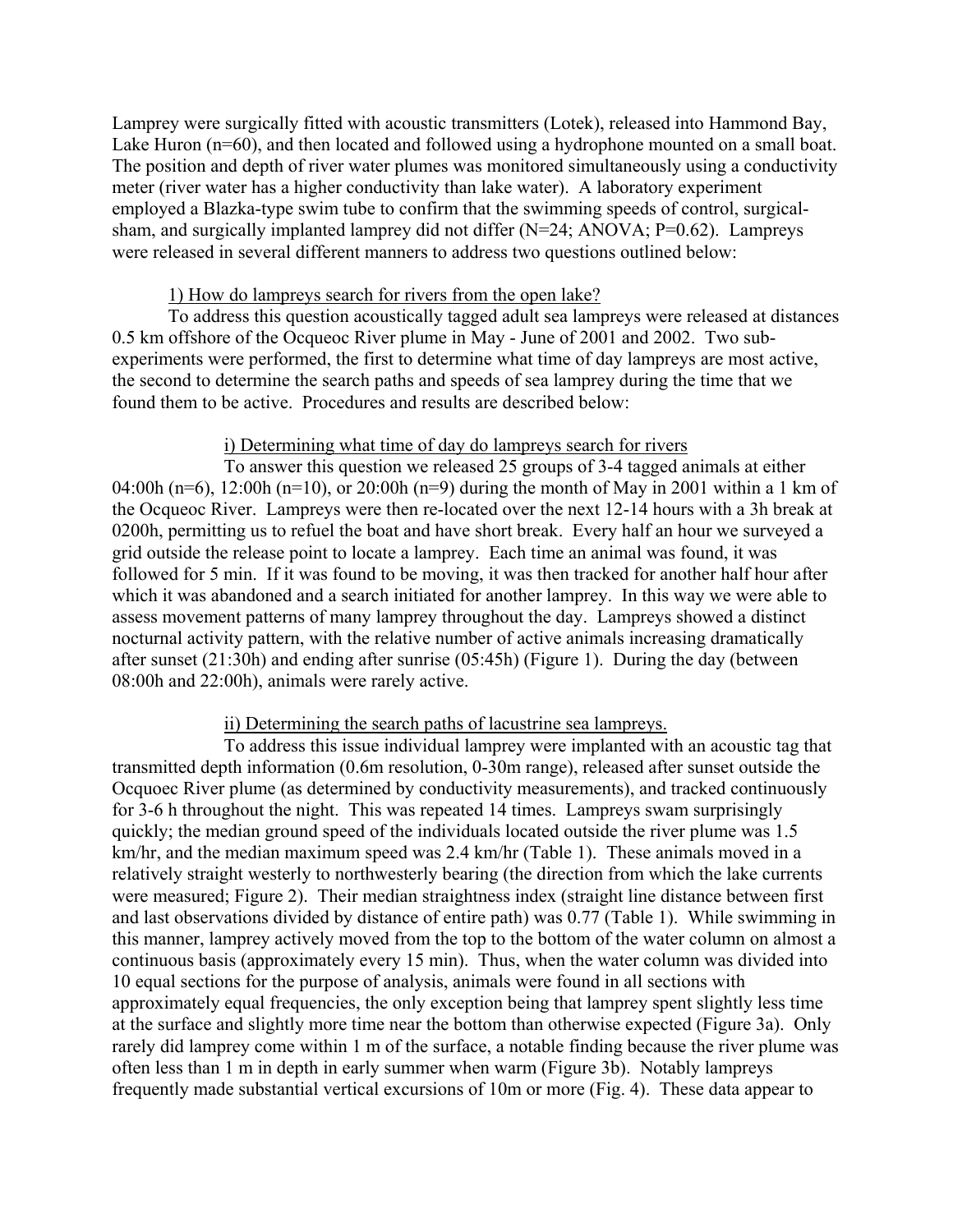explain why many rivers cease catching adults in the late spring when their plumes are warm and thin. Our findings indicate that pheromone should be applied to rivers with relatively thick plumes (>1m) such as exist in the early spring. Animals with occluded nasopores also made extensive vertical movements, with no noticeable difference from control animals (Figure 5b), suggesting searching behavior was not driven by olfactory cues (but represented a search for them)**.**

#### iii) Do lamprey follow the shore or search from the open lake?

 Lampreys released outside of river plumes did not appear to search for the shoreline, or shallower water, but if they encountered the shore, they often followed it. To determine an animal's movement relative to shore, a shore index was calculated. This was computed from the ratio of the change in an animal's distance to shore in a path segment over the length of the path segment weighted over the entire path by segment length (-1 represents straight movement away from shore; +1 represents straight movement towards shore; 0 represents movement parallel to shore). Of 11 animals, six were last observed farther from shore than their release and five were last observed closer to shore than their release (Table 1). However, only one animal exhibited significant movement in either direction (#77; Table 1). All five olfactory -occluded animals moved away from shore, three of them in a significant manner (Table 3; Figure 5a).

#### 2. How do lampreys orient into odorous river plumes?

To determine how lamprey behave and orient once within river plumes, six sea lamprey were released in or very near the Ocqueoc River plume (n=6). These data were combined with data from animals which were released outside of the plume but later encountered it, allowing for a direct comparison of behavior before and after they entered the plume. Once again, all animals were tracked after sunset, when we knew lampreys were most active. Two animals released near the mouth of the Ocqueoc River located and swam into the mouth fairly directly (ex. Figure 7), other animals within the plume made large circular movements within the plume, taking some time to find the river mouth (Figure 6; Table 2). This circular swimming motion observed within the plume contrasted with unidirectional swimming of open-lake migrants; the median straightness index for all animals that spent some time in the plume was 0.61, lower than the value of animals located outside of the plume. Those animals that spent almost all their observed time within the plume had straightness scores less than 0.2 (Table 2) and exhibited extensive vertical migration throughout the water column (Figure 7). Two olfactory-occluded animals encountered the river plume but swam straight through it without changing course (data not shown). Sea lampreys appear to be extremely sensitive to river water odor containing pheromone which they locate using a form of orthokenesis; changing their bearing with odor concentration. A persistent pheromone plume will be needed to consistently attract lacustrine sea lamprey into rivers.

#### **Deliverable #2: An understanding of whether adult sea lamprey might be attracted to a river using the larval pheromone.**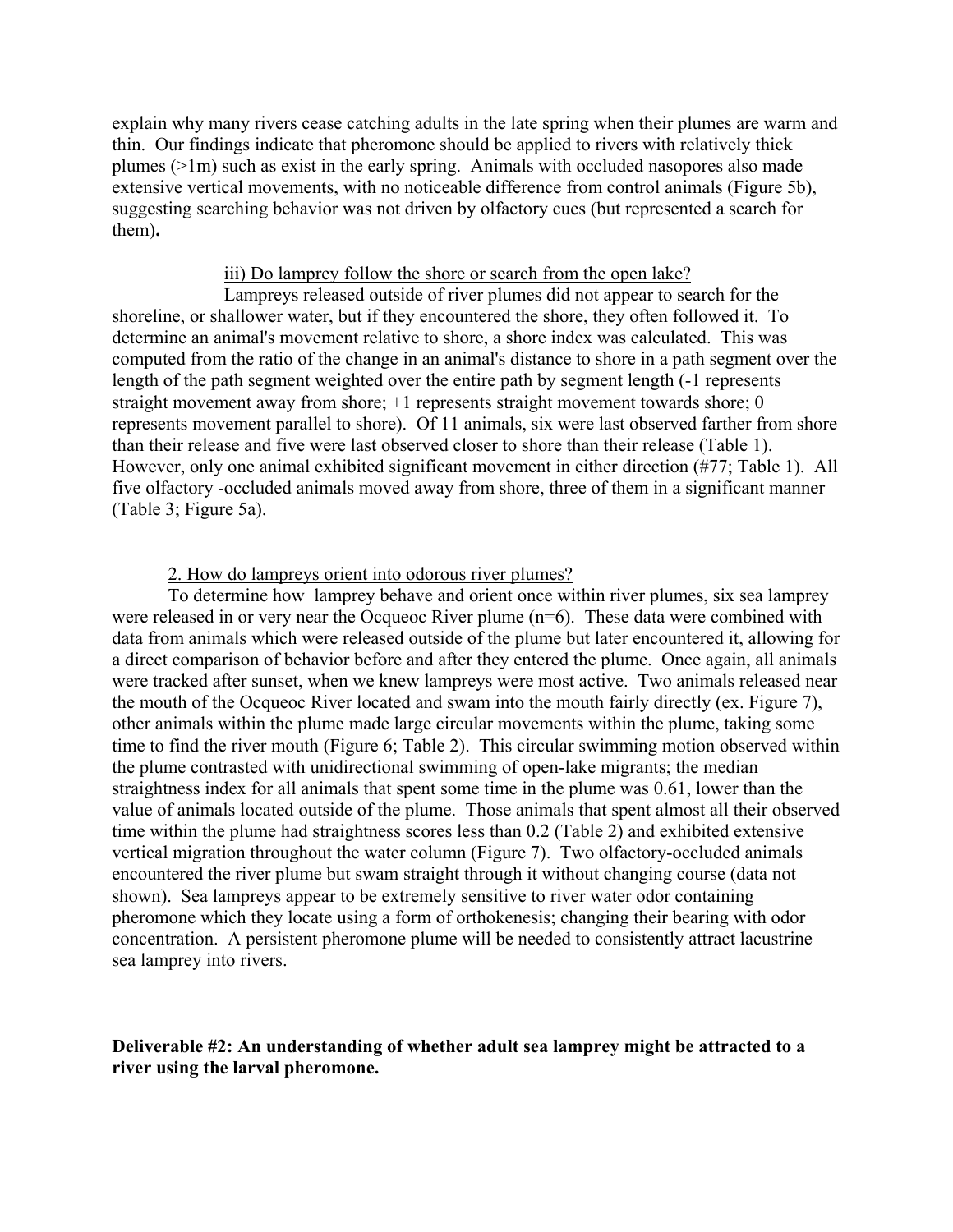## Summary:

Two Creeks were identified in northern Michigan with good potential for a pheromone test. Both are of a moderate size, have attracted sea lamprey in large numbers in the past but presently do not now, presumably because they now lack larval lamprey and pheromone. Present understanding of both of these streams suggests that lamprey would likely be attracted to them were pheromone to be added to them.

# Introduction and Methods:

We spent the past two years examining small streams near Hammond Bay Biological Station to determine their suitability test to whether free-ranging lampreys can be attracted into streams from the lake using the migratory pheromone. We sought to identify small streams that could attract sea lamprey (they have in the past) but do not at present, presumably because of a lack of larvae and pheromone which would be added as part of the test. Unfortunately, plans for a small-scale test involving adding larval holding water extract to a stream in year two were put on hold pending approval from the E.P.A. However, we did gather useful baseline information on several streams in preparation for a test upon E.P.A. approval. We assessed streams for adult lamprey, collected data on flow and temperature, collected water samples for future analysis for the presence of pheromone, and examined historical records. With the assistance of the Marquette Biological Station, fyke-nets and/or portable assessment traps were set in five streams near Hammond Bay Biological Station and monitored daily between May 9, 2001 and June 15 2001 (Greene Creek, Lone Pine Creek, Mulligan Creek, Three Creek, and Grace Creek; Figure 5). In 2002, assessment traps were again placed in Greene, Mulligan, and Lone Pine Creeks from May 7 to June 15. In addition, personnel from Hammond Bay Biological Station operated a trap in Black Mallard Creek between April 23 and July 25, 2001, and May and June 2002.

### Results:

A large number of lampreys were captured in Greene Creek in 2001 (Table 4), but none were captured in 2002 following a TFM treatment in the fall of 2001. Likewise, many fewer adults were captured in the Black Mallard in 2002 following a TFM treatment in the fall of 2001, although that treatment left a significant residual larval population. The Black mallard may thus not be a good choice for a pheromone test. Although the only traps to catch lamprey were those located in the Greene and Black Mallard Creeks (Table 4), historical records report that Mulligan, Greene, and Black Mallard Creeks all supported significant, equivalent lamprey runs 10 years ago. The Mulligan was treated with TFM seven times between 1966 and 1994 and following its last treatment in 1994, only two sea lamprey larvae were found the next year, and none since. Notably, we caught no adults in the Mulligan in either 2001 or 2002. Some adult lamprey were caught in the Greene in 2001 but none after treatment late that year. Both the Greene and Mulligan are readily accessible from shore and in both cases landowners located at their mouths expressed a willingness to assist possible efforts to test pheromones. Thus, both Mulligan and Greene Creeks appear to be excellent candidates for a field test.

## **Deliverable #3: To determine if the distribution of PS and ACA can be used to identify streams with populations of larval lamprey in the Great Lakes Basin.**

Summary: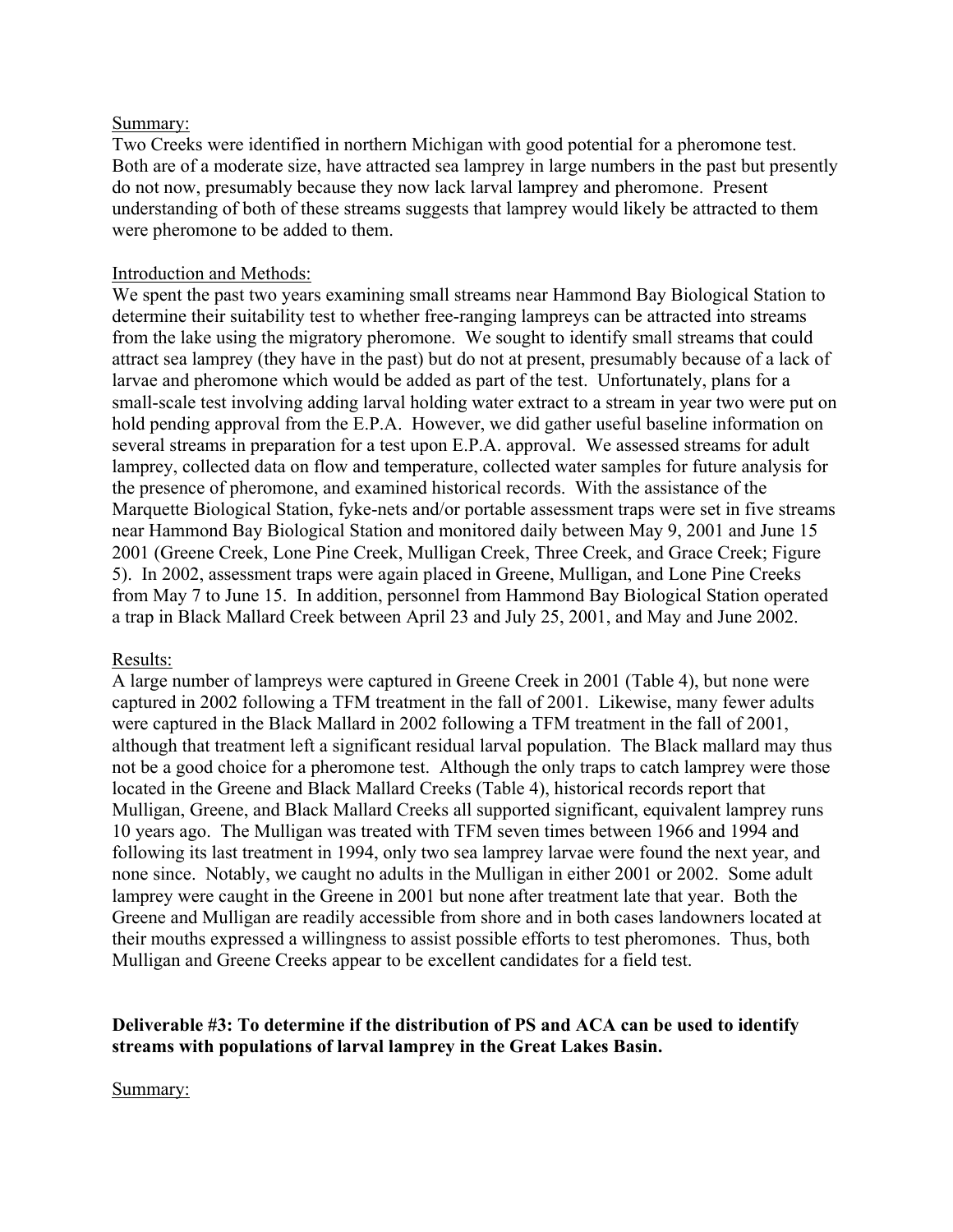Water samples were collected from nearly a dozen North American streams, some with sea lamprey larvae and some without, extracted them and their PS levels analyzed. We concentrated on PS because initial studies of ACA levels in larval holding waters in the laboratory found them highly variable and therefore unlikely to be of value. Because initial efforts to employ ELISA were severely complicated by cross-reactivity with unknown florescent compounds in river water, we used of chromatography-mass spectrometry (LC-MS) to measure concentrations of petromyzonol sulfate (PS). PS was found only in streams with larval lamprey  $(n=7)$ , was absent in those which lacked lamprey (n=5); however, where PS levels were correlated with the abundance of larval lamprey (n=4), little apparent relationship was evident. Small sample size and sampling error makes this conclusion tentative. Suggestions of a seasonal trend in PS abundance in the St. Mary's River were evident. The possibility of measuring larval cues to assess larval density appears to have some promise, the nature of which might merit further study in much larger number of streams especially if compound '704' (another component of the pheromone; see below) can be included in this study.

#### Introduction.

The Great Lakes Fishery Commission spends a great deal of money monitoring the abundance of larval sea lamprey in streams. We now know that these larvae release a distinctive pheromone partially comprised of petromyzonol sulfate (PS). This study sought to determine whether their might be merit in measuring concentrations of PS in river waters to supplement direct (expensive) efforts to assess larvae.

#### Methods.

Water samples were collected from 13 streams and sent to the University of Minnesota for analysis. Five streams lacked larval lamprey of any species, and 7 had lamprey. In some cases, precise estimates of larval abundance were available for specific reaches of these streams, in which case, water samples were taken above these reaches and below them. For analysis, a liter of stream water was filtered through a C18 solid phase extraction sep-pak (Waters Inc, Mass), rinsed with 30% methanol (to remove extraneous material), and eluted with 70% methanol. The eluate was then fractionated/purified by HPLC to collect PS. Initial efforts to measured PS using ELISA met with limited success because antibody we produced was from petromyzonol and we experienced difficulties de-sulfating PS in ways that were quantifiable and did not interfere with the assy. Subsequently, we developed a way to quantify PS using selected ion monitoring (SIM) with a LCQ electrospray ionization mass spectrometer. Values were calculated relative to a standard curve which was constructed by injecting synthetic PS into river water samples. The detection limit for this assay was found to be 6 x  $10^{-13}$  M in a river water background. Analyses were performed to: a) examine for presence/absence of PS in lamprey/non-lamprey streams; b) to look for possible correlations between PS concentration and larval abundance in lamprey streams, and c) to determine if there might be seasonal trends in PS concentrations.

### Results:

a) Is PS present in lamprey streams and absent (not detectable) in non-lamprey streams?

We found PS levels to be below the detection threshold  $(6 \times 10^{-13} \text{ M})$  in all 5 nonlamprey streams but detectable in 6 of 7 lamprey streams (Figure 8). In all streams where PS was measured the concentration fell between  $10^{-12}$  M and  $10^{-11}$  M.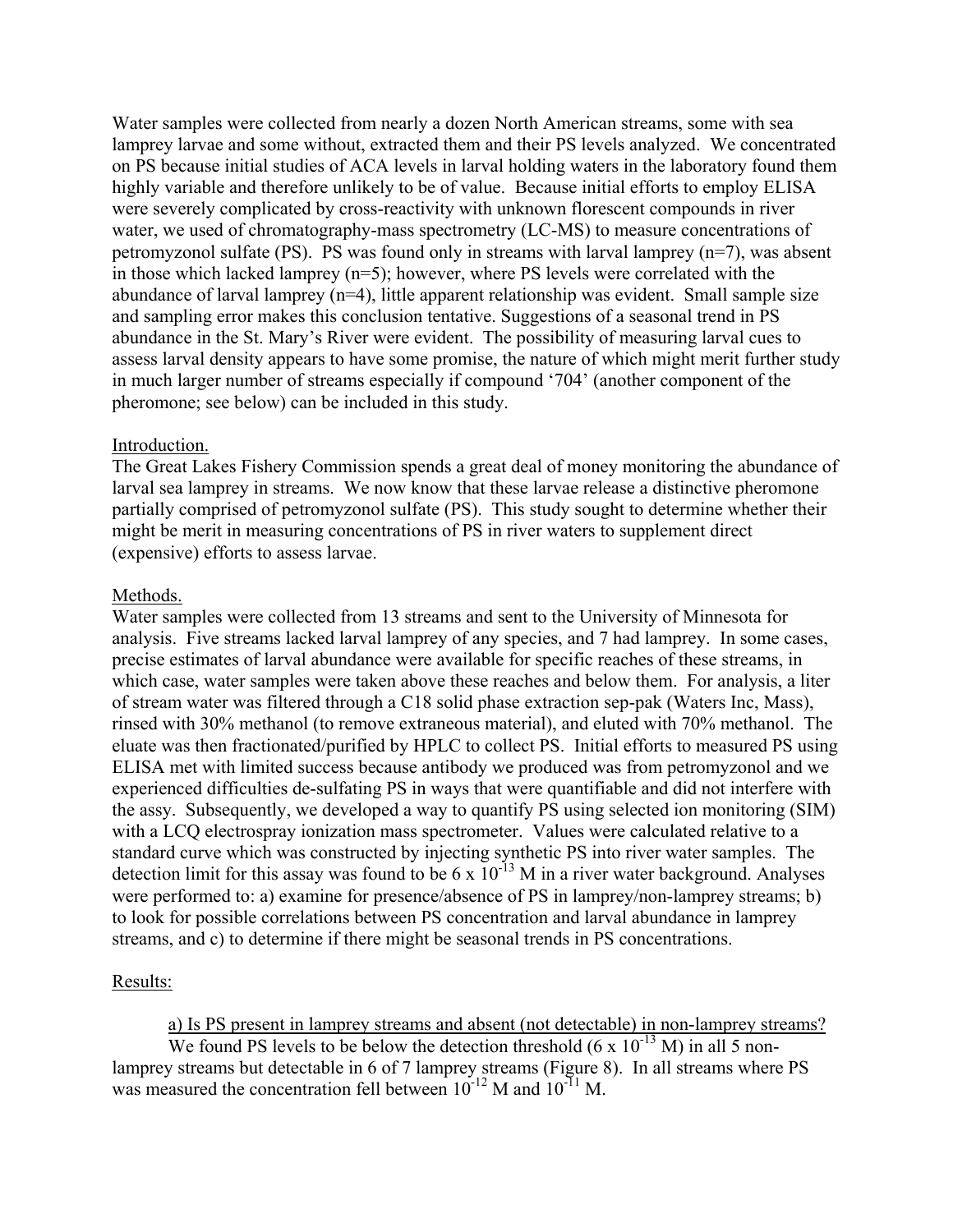## b) Is there a correlation between PS concentration and larval density in streams?

 Stream water samples were collected just downstream of four larval survey sites by staff of the Hammond Bay Biological Station in four well-studied streams in October of 1999. PS concentrations were measured in each of these streams (n=3/stream) by the methods outlined above and results can be seen Table 4. There was no apparent correlation between PS concentration and the number of larvae/discharge  $(m^3/sec)$  measured in these streams. This might be due to small sample size and vagaries of PS breakdown. More effort may be warranted using more streams, additional compounds (704) and improved techniques.

## c) Is there a seasonal trend of PS concentration in the St Mary's river?

 PS was also measured in the St Mary's river at 9 different periods throughout the course of about 1.5 years and in three more samples 2 years later. Samples were collected by Mr. Doug Cuddy at the dock outside the sea lamprey control center (D.F.O., Canada). Ten of the twelve samples yielded PS at  $\sim 10^{-12}$  M, and two samples in January and March greatly exceeded 10<sup>-11</sup> M (Figure 9). These high concentrations suggest a possible trend for an increase in late winter but are not consistent enough to yield clear conclusions.

# **Deliverable #4: To identify and chemically characterize key missing components in the larval pheromone.**

# Summary:

The larval pheromone was extracted by C18 columns, fractioned and the olfactory and behavioral activity of these fractions elucidated. These analyses clearly demonstrated that pheromone is comprised of PS and another as yet unidentified compounds with a molecular weight of 704 (compound '704'). Initial chemical characterization of this compound demonstrated that it is sulfated and a derivative of cholesterol. Prospects for identification are excellent especially because we have developed means to isolate it in quantity. Allocholic acid has been ruled out as a significant contributor to the pheromone.

### Introduction:

It is extremely important to know the complete identity of the migratory pheromone so that this cue can be measured accurately in river waters and synthesized. A decade of study has clearly shown PS to be component of the pheromone however a recent behavioral study suggested that other components might exist (Vrieze and Sorensen 2001). This work was complimented by another unpublished study (described in the contract proposal) which fractionated larval holding water C18 extracts and found that these extracts found to contain at least 6 odorants in addition to PS. The present study sought to determine: a) which of this HPLC fractions contained pheromonally-active odors; b) to characterize the odorous compounds found in this fraction; c) to determine if these compounds function as a mixture; and d) to determine if these compounds might be derived from PS or other bile acids.

### Methods and Results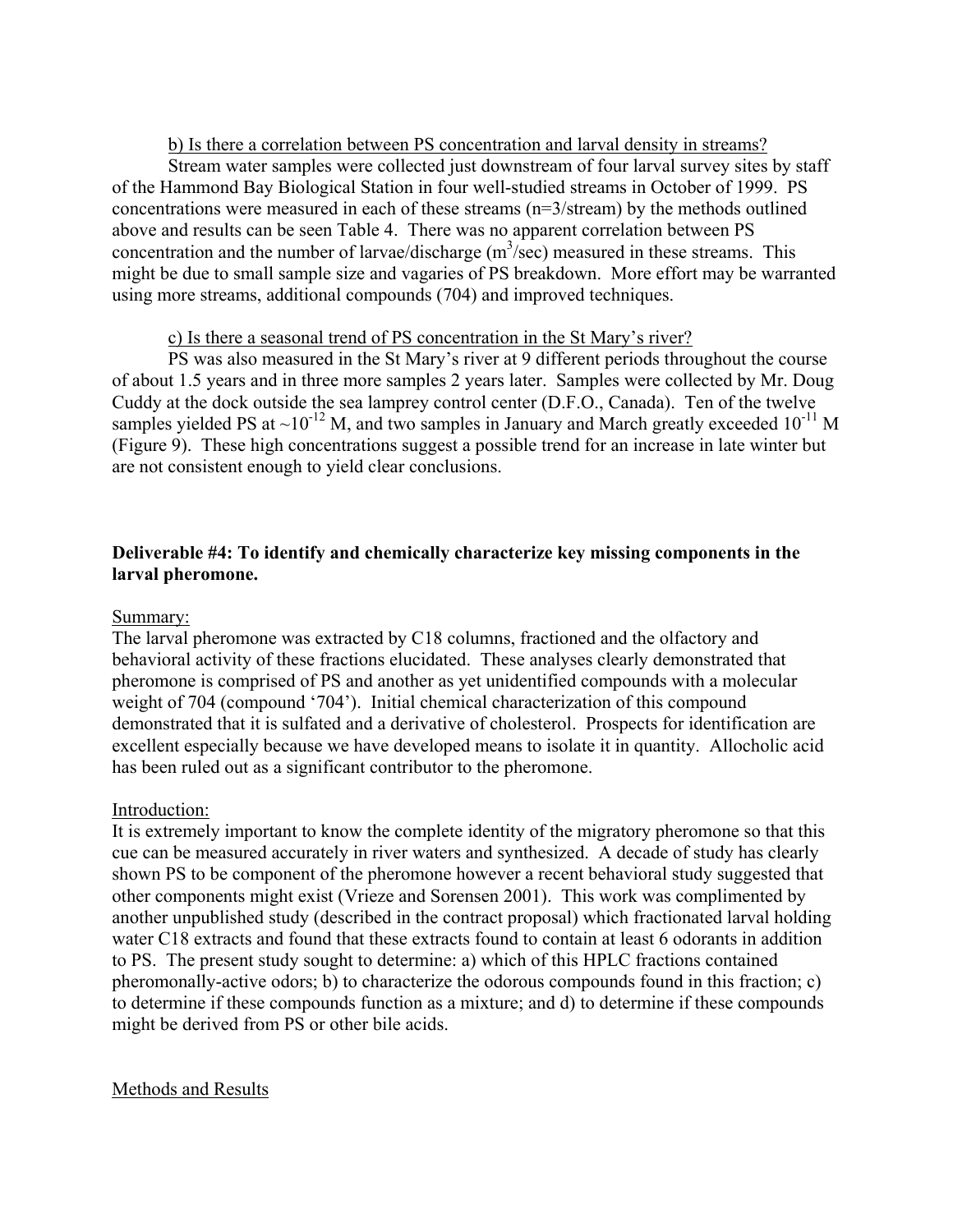#### a) What are the HPLC fractions with the greatest behavioral activity?

 Larval holding water was extracted with C18 Sep-Paks (a treatment known to remove all pheromonal activity), and fractionated in 20 fractions using a methanol/water gradient by HPLC. These fractions were then screened for olfactory activity using standard EOG recording. Only 5 of 20 fractions had notable olfactory activity (#1, 6, 7, 8, 9, 10, and 11). We then tested the behavioral activity of all 20 fractions by adding them to lake water in the Hammond Bay raceway mazes following procedure of Vrieze and Sorensen (2001). When tested in this manner, only fraction # 10 had significant behavioral activity (Figure 10). Subsequent efforts focused on this fraction.

## b) Chemical characterization of the most active fractions: isolation, purification, and identification of the pheromone

 Fraction #10 was re-injected onto the HPLC and fractionated into 20 sub-fractions using a shallow methanol gradient while monitoring eluted compounds with electrospray ionization mass spectrometry (ESI-MS) (Fig. 11). The ESI-MS of Fraction 10 is shown in Figure 10. We then tested the 20 sub-fractions in Fraction 10 by EOG recording and found only one to possess significant olfactory activity. It was substantial (Figures 11 and 12). Close examination of subfraction #3 by ESI-MS found it to contain only 2 compounds, one with a moderate-sized peak and a molecular weight of 474 (after correcting for ionization), and another larger peak with a molecular weight of 704 ('Compound 704') (Figure 12). Injecting PS (which has a molecular weight of 474) onto the HPLC we have found that it co-elutes with the moderate sized peak; we conclude the later is PS. Also, when examined by mass spectrometry/mass spectrometry (MS/MS), both compounds show the same fragmentation patterns and possess moderate behavioral activity (see below). Initial chemical characterization of 704 with negative ion electrospray ionization has shown that the exact molecular weight is 704.3 (there is an M-H peak at 703.3) and MS/MS at 30% collision energy yields a peak at 605.3 (M-H-98), suggesting that 704 has at least one sulfate group. We have requested funding to determine the precise role of 704 in the pheromone and for chemical identification with nuclear magnetic resonance (NMR).

 Olfactory and behavioral activity of PS and Compound 704 have now been established. The activity of Compound 704 is especially notable. EOG recording has confirmed that both extracted PS and Compound 704 have high activity (precise quantification is still needed), and that they stimulate different olfactory receptor mechanisms; cross-adaptation studies, when the sea lamprey olfactory epithelium was constantly perfused with a background odor of  $10^{-10}$  M PS (so ALL olfactory receptors for PS are in use), the response to 704 remained unchanged while responses to 3-keto-PS were suppressed about a third (data not shown). Behavioral tests using the Hammond Bay Biological Station raceways (Vrieze and Sorensen 2001) confirmed the behavioral potency of compounds 474 (PS) and Compound 704. When tested on their own versus blank lake water control in the spring of 2002 using 12 groups of 4 migratory sea lamprey (n=48 for each test), compound 474(PS) was found to have moderate behavioral activity  $(p<0.10)$  – consistent with previous tests of PS by Vrieze & Sorensen (2001). Remarkably, 704 was found to possess consistently high behavioral activity ( $p<0.05$ ; Figure 13).

#### c) Is the pheromone a mixture?

 As described above, we have found two compounds in larval water (PS and 704) with pheromonal activity; the migratory pheromone is a mixture. To address whether these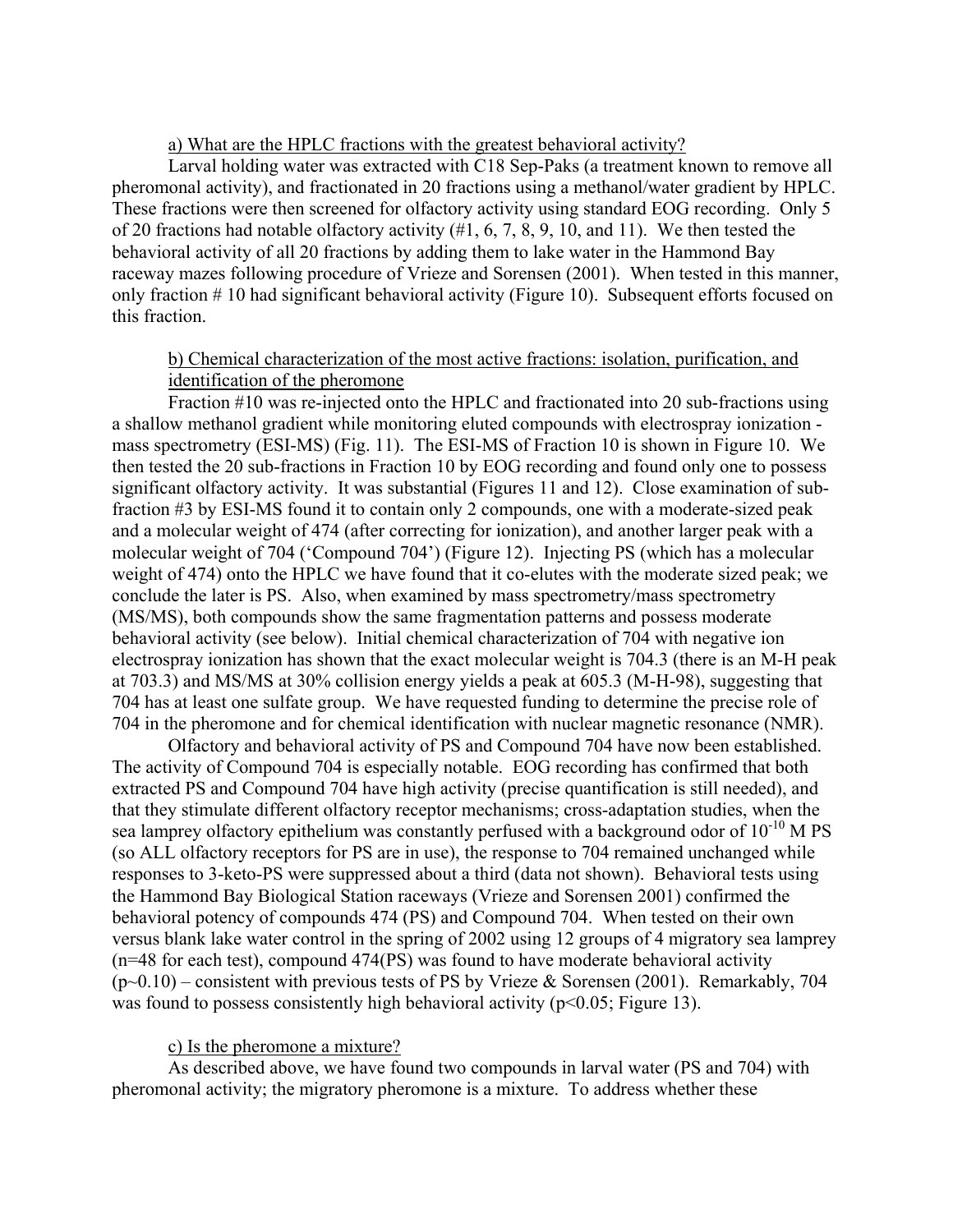components might synergize each others actions we tested them as mixture and found their activity to exceed that of 704 alone, suggesting that the pheromone is indeed a synergistic mixture (Figure 13). Further study is needed to elucidate the precise nature of this complex cue.

### d) Are the missing component(s) actually metabolites of PS?

 Studies have started to elucidate the chemical nature of the key missing component, '704'. Hypothesizing that 704 might be a derivative of cholesterol like PS, we have traced the fate of radiolabled cholesterol in larval sea lamprey to determine if it might produce this compound. Larval sea lamprey were each injected with  $25 \mu$ Ci of radiolabeled  ${}^{3}$ H-cholesterol, placed into isolated tanks and their water extracted using C18 sep-paks every two days for 16 days. Extracts were then injected onto a C18 column using standard bile acid separation procedures (Polkinghorne et al. 2001). Fractions were collected very 2 min and counted. Two small radiolabeled peaks were observed, one with the retention time of PS, the other with the retention time of 704, suggesting that 704 (like PS) is a steroid derived from cholesterol (Figure 14).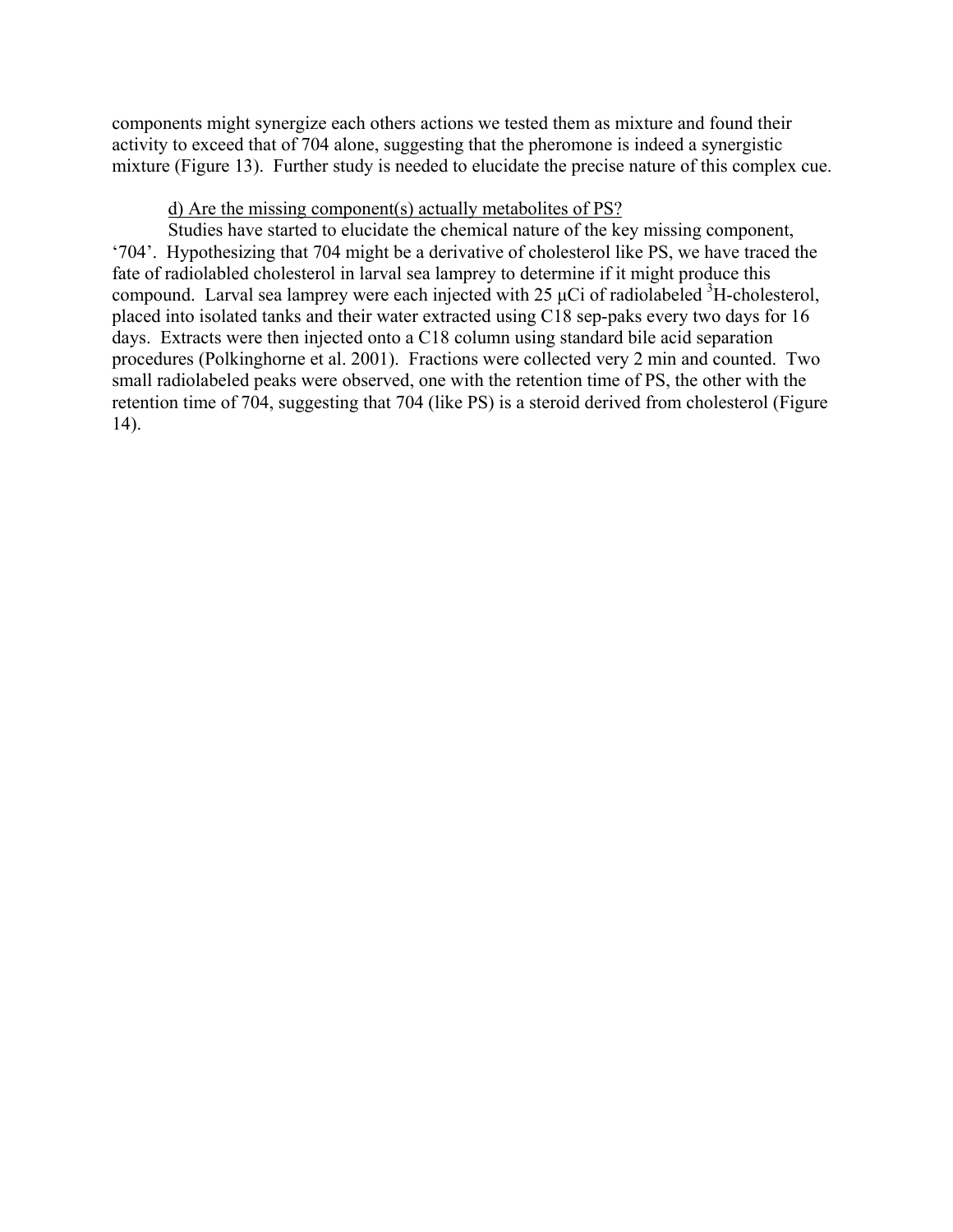| ID  | Release<br>Time | Release<br>Date | # Obs. | Path<br>Linearity | Path<br><b>Distance</b><br>(m) | Ground<br>Speed<br>(m/hr) | Max<br>Speed<br>(m/hr) | Shore<br>Index | Shore<br>Significance |
|-----|-----------------|-----------------|--------|-------------------|--------------------------------|---------------------------|------------------------|----------------|-----------------------|
| 61  | 21:30           | 7/2/2001        | 14     | 0.854             | 14417                          | 2464                      | 2918                   | $-0.029$       | 0                     |
| 19  | 22:03           | 7/13/2001       | 7      | 0.862             | 11536                          | 2533                      | 2975                   | 0.063          | 0                     |
| 33  | 21:59           | 7/14/2001       | 15     | 0.772             | 8248                           | 1474                      | 2806                   | 0.138          | 0                     |
| 104 | 22:57           | 7/18/2001       | 11     | 0.664             | 2265                           | 466                       | 691                    | $-0.200$       | 0                     |
| 99  | 21:25           | 7/21/2001       | 10     | 0.493             | 1114                           | 212                       | 423                    | $-0.078$       | 0                     |
| 77  | 23:02           | 6/6/2002        | 13     | 0.844             | 673                            | 213                       | 326                    | 0.798          | $\ddot{}$             |
| 37  | 23:46           | 6/8/2002        | 10     | 0.518             | 1575                           | 628                       | 1064                   | $-0.063$       | 0                     |
| 38  | 22:38           | 6/19/2002       | 12     | 0.791             | 6324                           | 1666                      | 2298                   | 0.213          | 0                     |
| 6   | 22:49           | 6/20/2002       | 14     | 0.891             | 8216                           | 2413                      | 3054                   | $-0.052$       | 0                     |
| 91  | 23:06           | 6/25/2002       | 17     | 0.656             | 4852                           | 1299                      | 2660                   | 0.001          | 0                     |
| 27  | 23:24           | 6/28/2002       | 12     | 0.734             | 4900                           | 1750                      | 2383                   | $-0.018$       | 0                     |
|     |                 | <b>Median</b>   | 12     | 0.772             | 4900                           | 1474                      | 2383                   |                |                       |

**Table 1. Summary of paths of lacustrine lampreys that did not encounter the river plume** 

**Table 2. Summary of paths of lacustrine lampreys that encountered the river plume** 

| ID  | Release<br>Time | Release<br>Date | # Obs. | Path<br>Linearity | Path<br><b>Distance</b><br>(m) | Ground<br>Speed<br>(m/hr) | Max<br>Speed<br>(m/hr) | Shore<br>Index | Shore<br>Significance |
|-----|-----------------|-----------------|--------|-------------------|--------------------------------|---------------------------|------------------------|----------------|-----------------------|
| 81  | 10:30           | 6/7/2001        | 16     | 0.132             | 6278                           | 1952                      | 2773                   | $-0.048$       | 0                     |
| 28  | 21:56           | 7/23/2001       | 10     | 0.773             | 4498                           | 1397                      | 1922                   | 0.329          | $\ddot{}$             |
| 102 | 21:32           | 4/16/2002       | 6      | 0.640             | 1154                           | 672                       | 1694                   | 0.200          | $\mathbf{0}$          |
| 45  | 21:13           | 4/23/2002       | 18     | 0.156             | 6329                           | 1511                      | 2211                   | 0.085          | 0                     |
| 1   | 21:39           | 4/29/2002       | 12     | 0.611             | 2613                           | 947                       | 1820                   | 0.403          | 0                     |
| 15  | 21:03           | 5/1/2002        | 20     | 0.223             | 9837                           | 1886                      | 2898                   | 0.134          | $\mathbf{0}$          |
| 10  | 22:04           | 5/21/2002       | 15     | 0.699             | 3312                           | 1030                      | 2282                   | 0.091          | 0                     |
| 34  | 23:18           | 6/4/2002        | 11     | 0.706             | 3898                           | 1314                      | 2845                   | 0.063          | $\mathbf{0}$          |
| 51  | 0:31            | 6/8/2002        | 18     | 0.187             | 4809                           | 1348                      | 2723                   | 0.072          | 0                     |
| 80  | 22:38           | 6/12/2002       | 16     | 0.172             | 3358                           | 997                       | 1540                   | $-0.210$       | 0                     |
| 8   | 23:01           | 6/13/2002       | 14     | 0.834             | 6206                           | 1605                      | 2540                   | 0.200          | 0                     |
|     |                 | <b>Median</b>   | 15     | 0.611             | 4498                           | 1348                      | 2282                   |                |                       |

'Shore significance'  $+$  = significant movement towards shore;  $-$  = significant movement away from shore;  $0 =$  no significant movement relative to shore.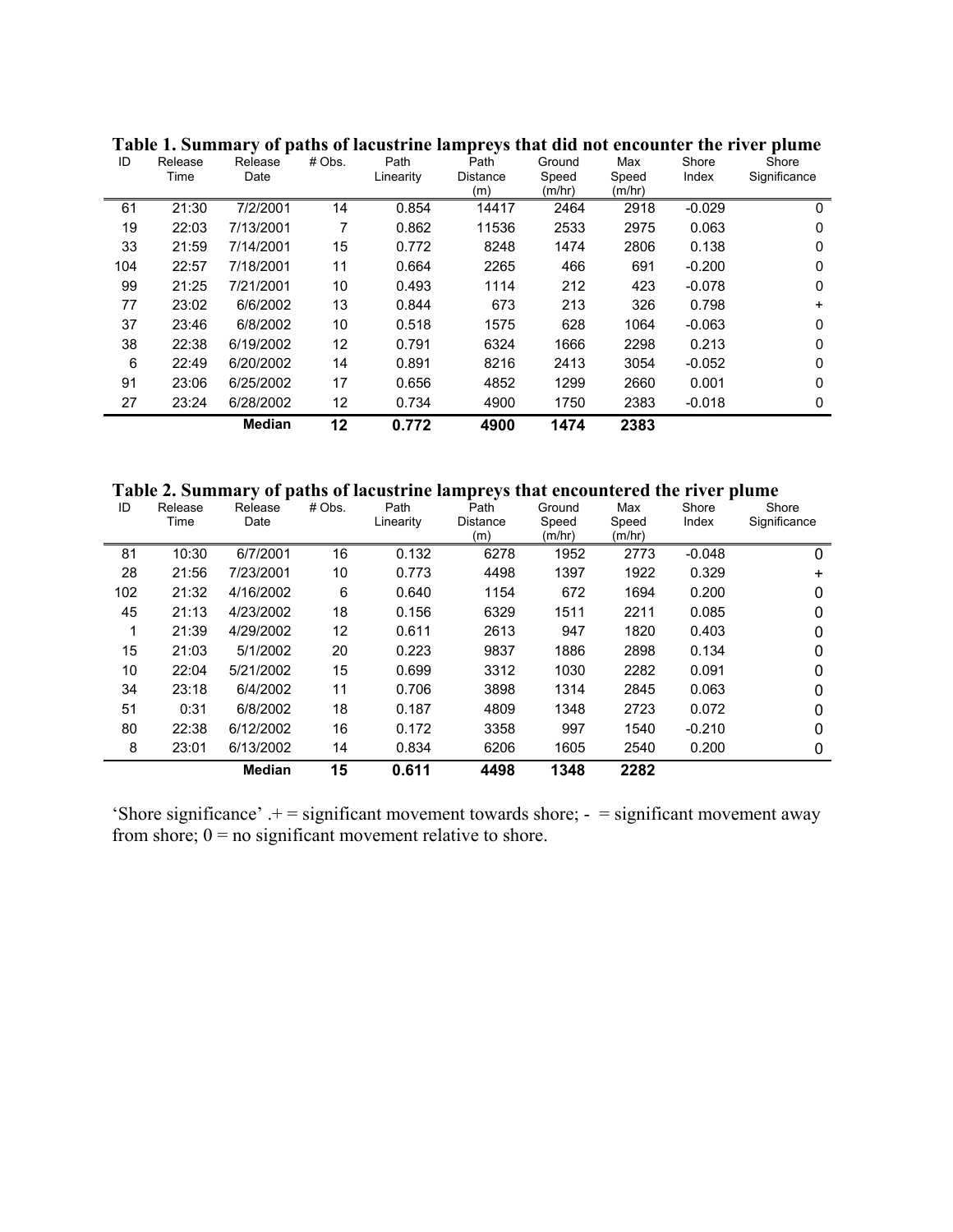| <b>STREAMS</b>                                                    | Adults   | Adults       | <b>Adults Trapped</b> | Larvae last | Discharge            |  |  |  |
|-------------------------------------------------------------------|----------|--------------|-----------------------|-------------|----------------------|--|--|--|
|                                                                   | Trapped  | Trapped 2002 | 1950-1951             | observed    | $(m^3/\text{sec})^a$ |  |  |  |
|                                                                   | 2001     |              |                       |             |                      |  |  |  |
| Greene Creek <sup>c</sup>                                         | 289      | 0            | 2730                  | 2001        | 0.027                |  |  |  |
| Lone Pine Creek                                                   |          | 0            | 0                     | never       | 0.006                |  |  |  |
| Mulligan Creek                                                    | $\Omega$ | 0            | 1227                  | 1994        | 0.044                |  |  |  |
| Three Creek                                                       |          |              |                       | never       | 0.005                |  |  |  |
| Grace Creek                                                       |          |              | 84                    | $1977^b$    | 0.018                |  |  |  |
| Black Mallard <sup>c</sup>                                        | 186      | 12           | 2427                  | 2001        |                      |  |  |  |
| <sup>a</sup> Discharges recorded on single date in late May, 2001 |          |              |                       |             |                      |  |  |  |
| <sup>b</sup> Less than 10 larvae have been found since 1977       |          |              |                       |             |                      |  |  |  |

**Table 3. Characteristics of streams assessed for a possible field test of the pheromone.**

c Treated with TFM autumn of 2001

|  |  |  | Table 4. Concentrations of PS measured in 4 lamprey streams relative to larval abundance |  |  |
|--|--|--|------------------------------------------------------------------------------------------|--|--|
|--|--|--|------------------------------------------------------------------------------------------|--|--|

|                     |                         | No. of Larvae<br>between |                                | $[PS] (M)$ at         |                  |
|---------------------|-------------------------|--------------------------|--------------------------------|-----------------------|------------------|
|                     |                         | Upstream and             | $[PS] (M)$ at                  | Downstream            | Number of        |
|                     | [PS] (M) @              | Downstream               | Downstream site                | Site Less             | larvae/discharge |
| <b>RIVER</b><br>Big | <b>Upstream Site</b>    | sites                    | (mean+/-std err)               | <b>Upstream Site</b>  | (m/sec)          |
| Garlic              | $1.1x10^{-12}$ ±0.56    | 31,622*                  | $2.4 \times 10^{-12} \pm 0.84$ | $1.3x10^{-12}$        | 21,808           |
| Misery              | n.d.                    | 179,114*                 | $3.2 \times 10^{-12} \pm 0.17$ | $3.2 \times 10^{-12}$ | 1,990,156        |
| Middle              | n.d.                    | 296,507*                 | n.d.                           | n.d                   | 329,452          |
| Rock                | $3.6x10^{-12} \pm 0.47$ | 188,331                  | $1.4x10^{-12} \pm 0.42$        | n.d.                  | 1,448,700        |
|                     | $d = not data to be a$  |                          |                                |                       |                  |

 $n.d = not detectable$ 

\* more than 95% of larval lamprey were *P. marinus*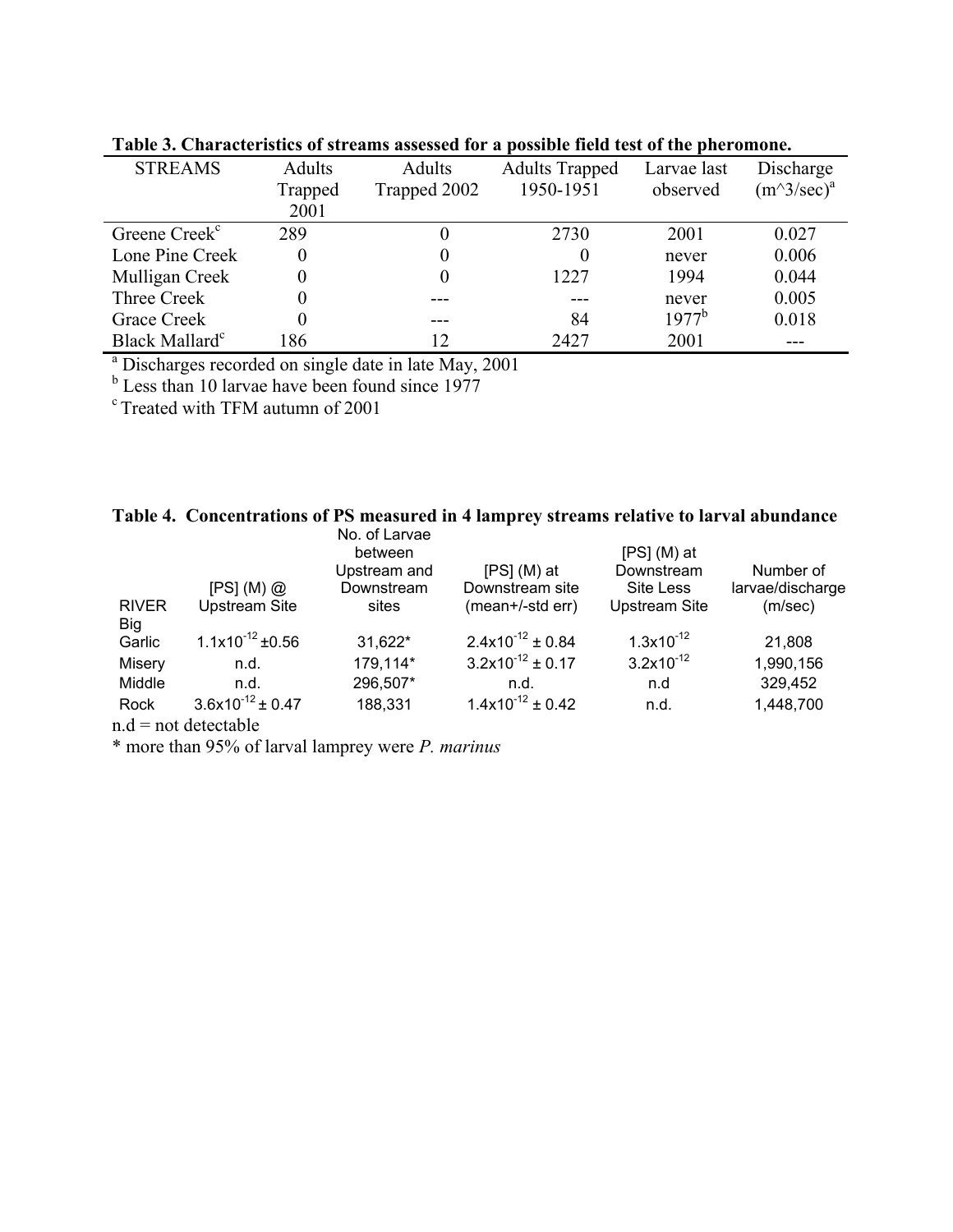

Figure 1. **Daily activity of lacustrine adult sea lampreys.** Percent migratory lampreys observed moving in Lake Huron each hour. Numbers above bars are the number of individuals observed. Cross-hatching on the x-axis indicates the period between sunset and sunrise.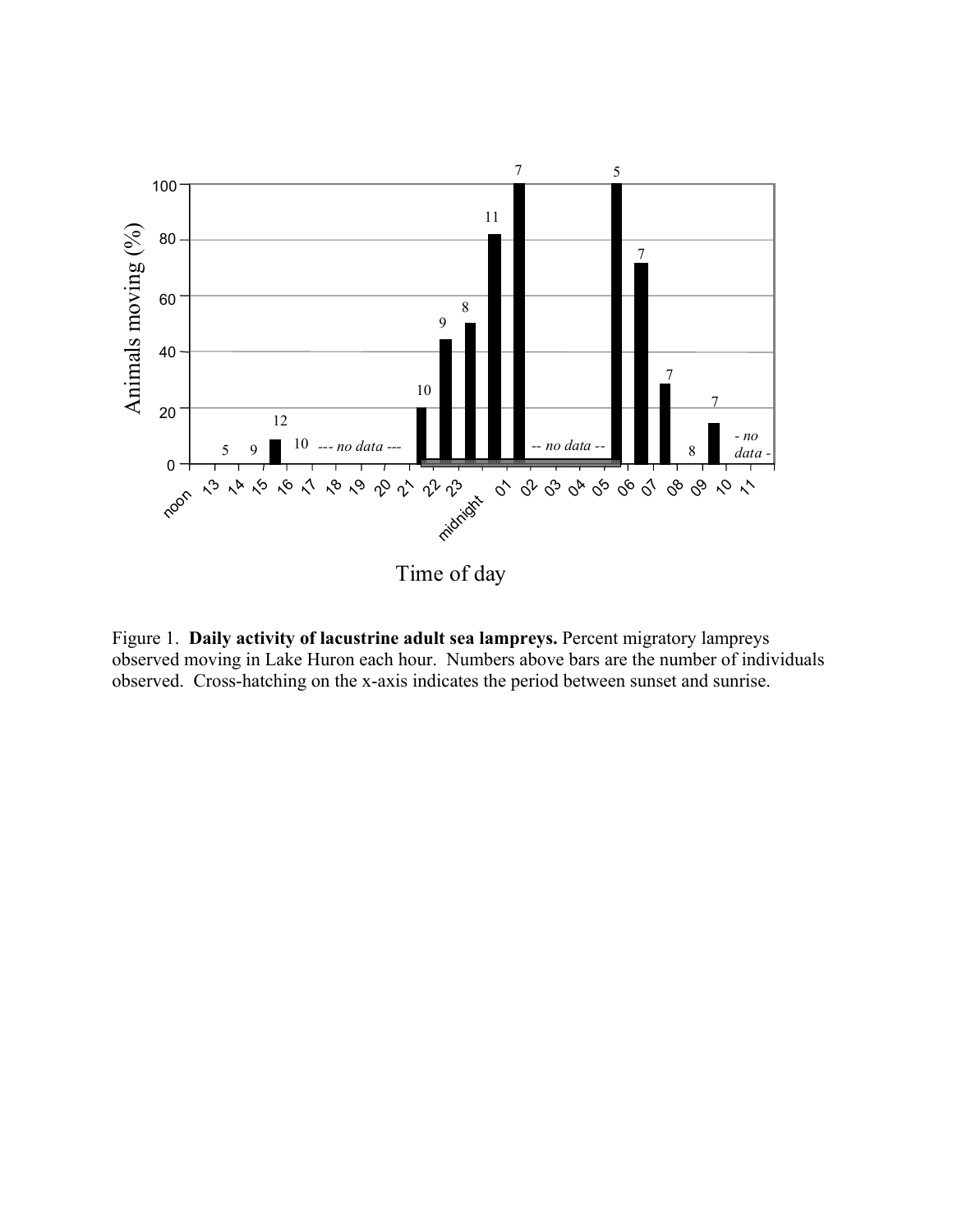

Figure 3. Horizontal paths of three representative migratory sea lampreys as they searched for tributaries in Lake Huron.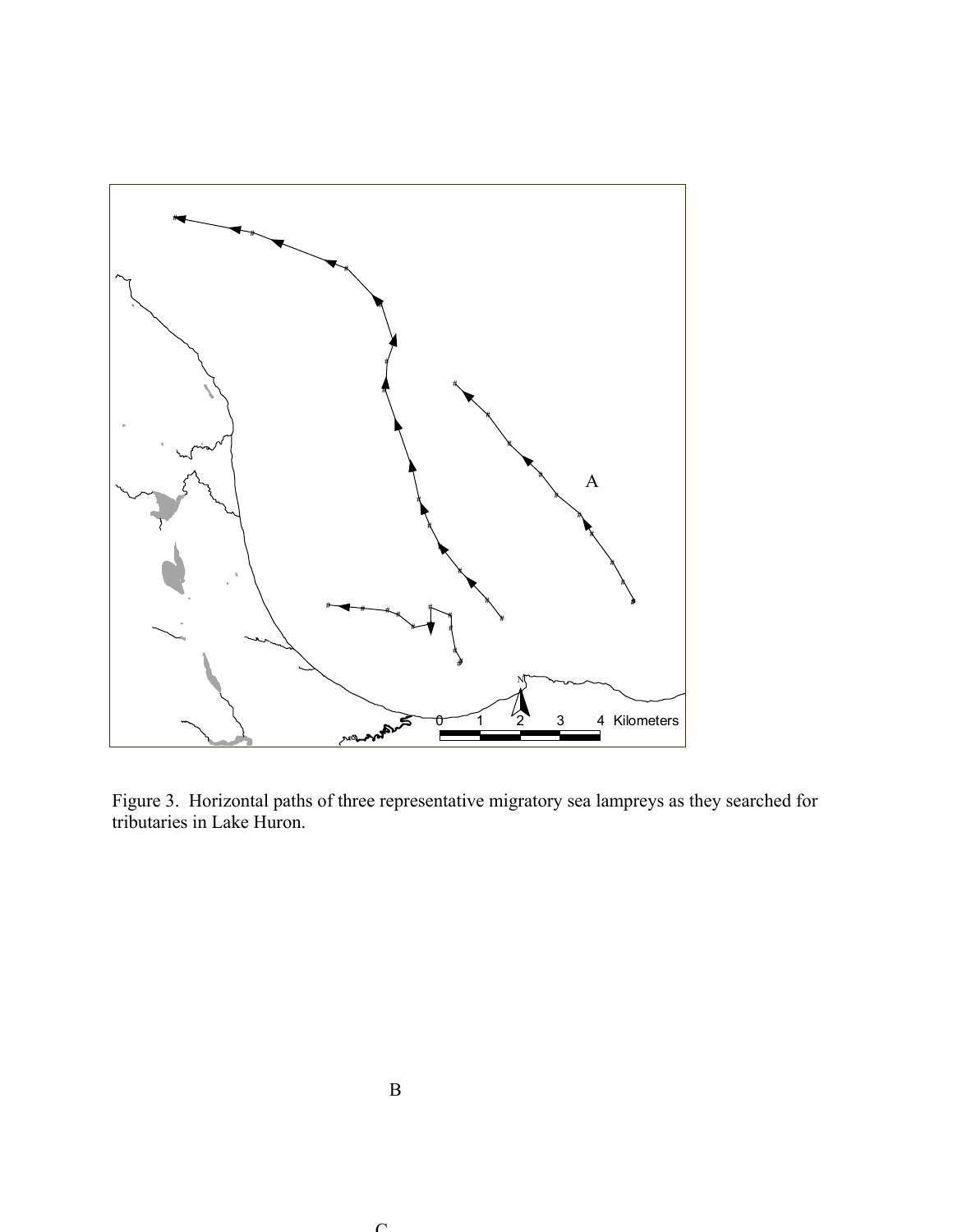

**Figure 3. Depths occupied by lampreys in 2001 (2002 not completely analyzed yet). A)** Frequency of time (median percent) that tagged lamprey were noted at different positions within the water column (n=6). **B)** Frequency of time these six lamprey spent at different intervals within the top 5M. Note that lamprey rarely ventured with a M of the surface. These data are from 2001.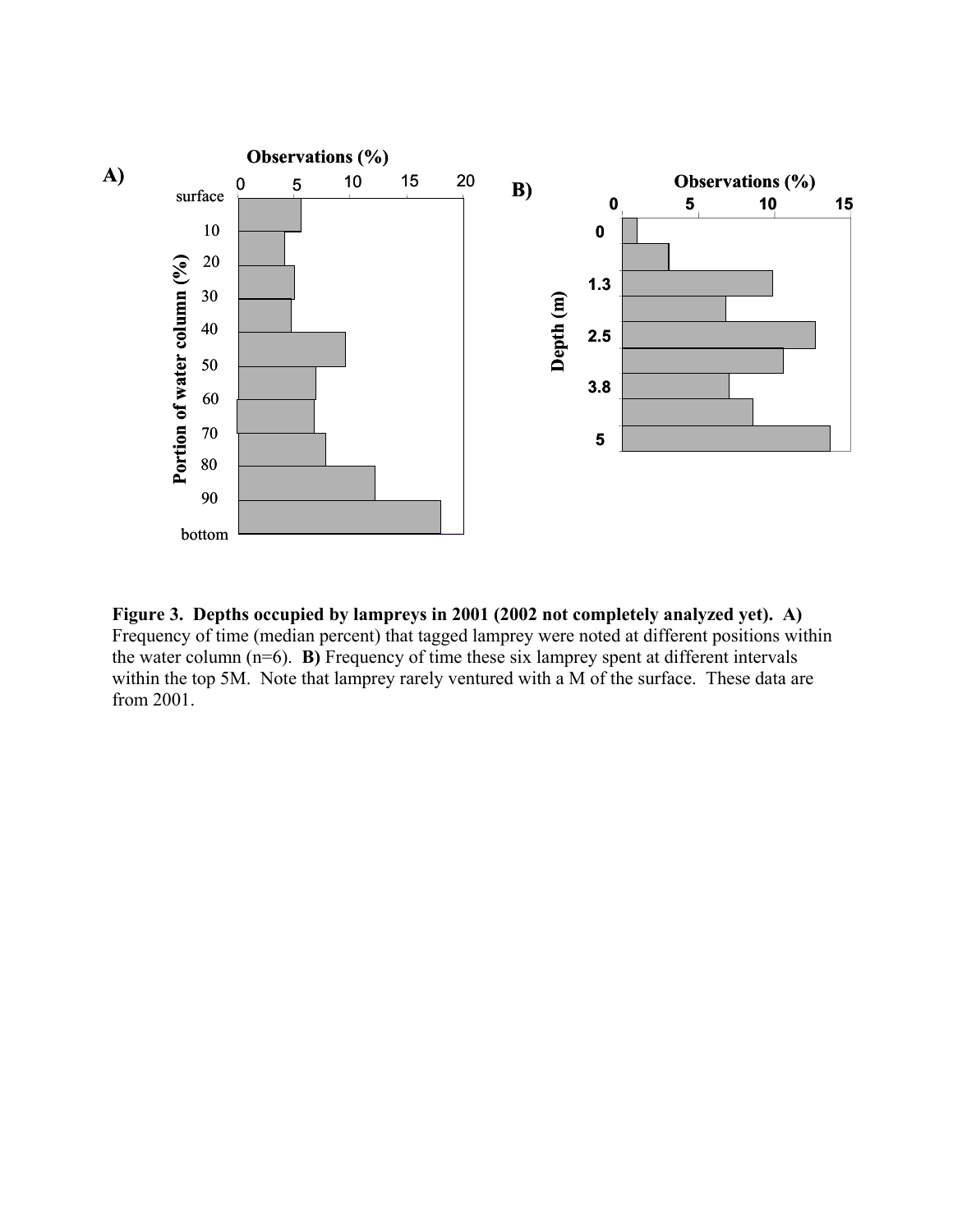

Figure 4. Vertical movements of three representative lampreys as they searched for spawning streams (individuals are matched to Figure 3 by corresponding letter). Shaded area represents lake bottom. Tags had a maximum depth range of 30 meters.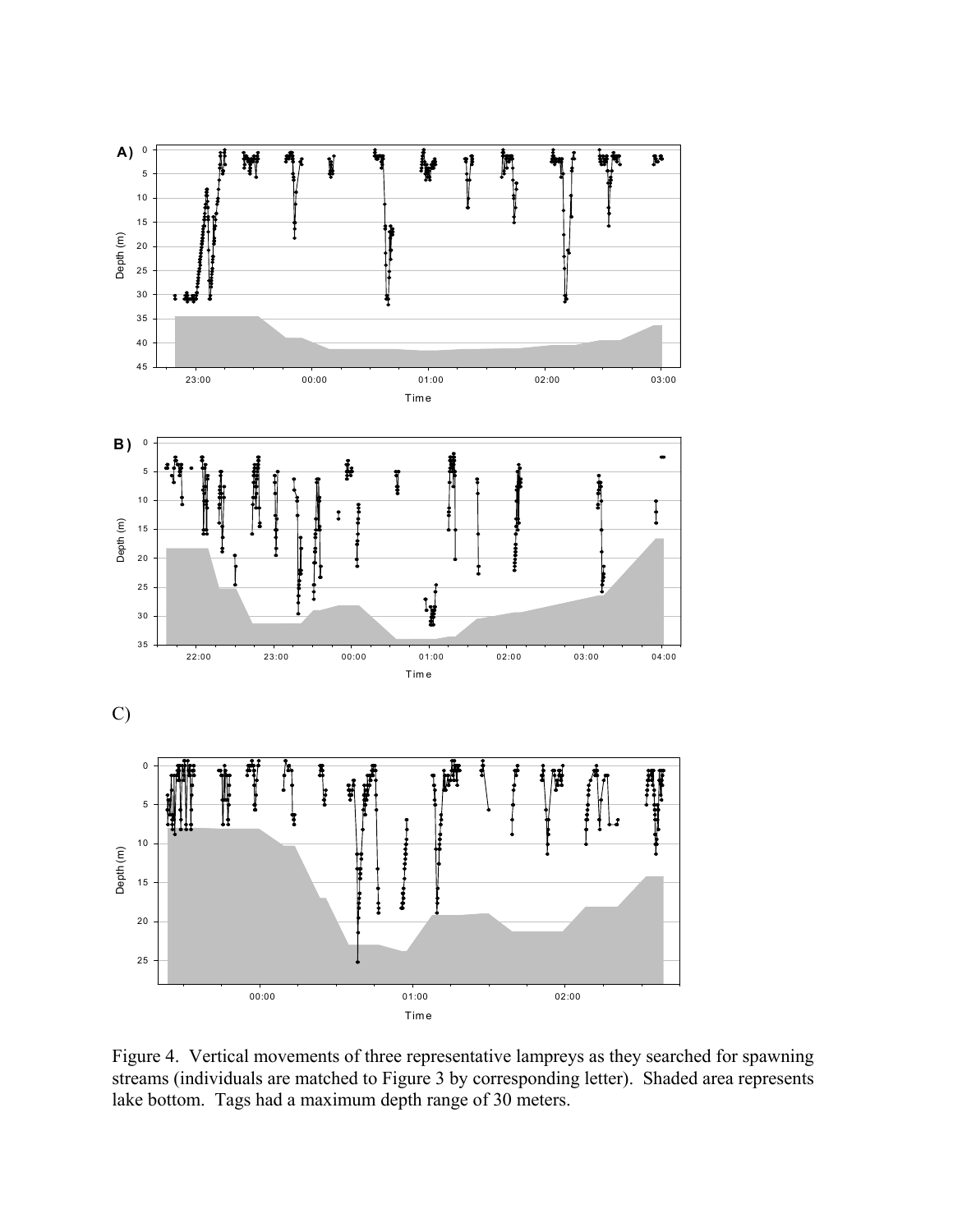

Time

01:00 02:00 03:00

Figure 5. Example of a nasally-occluded sea lamprey movements in the: A) horizontal and B) vertical directions. Shaded area represents the lake bottom. This animal was released June 27, 2002.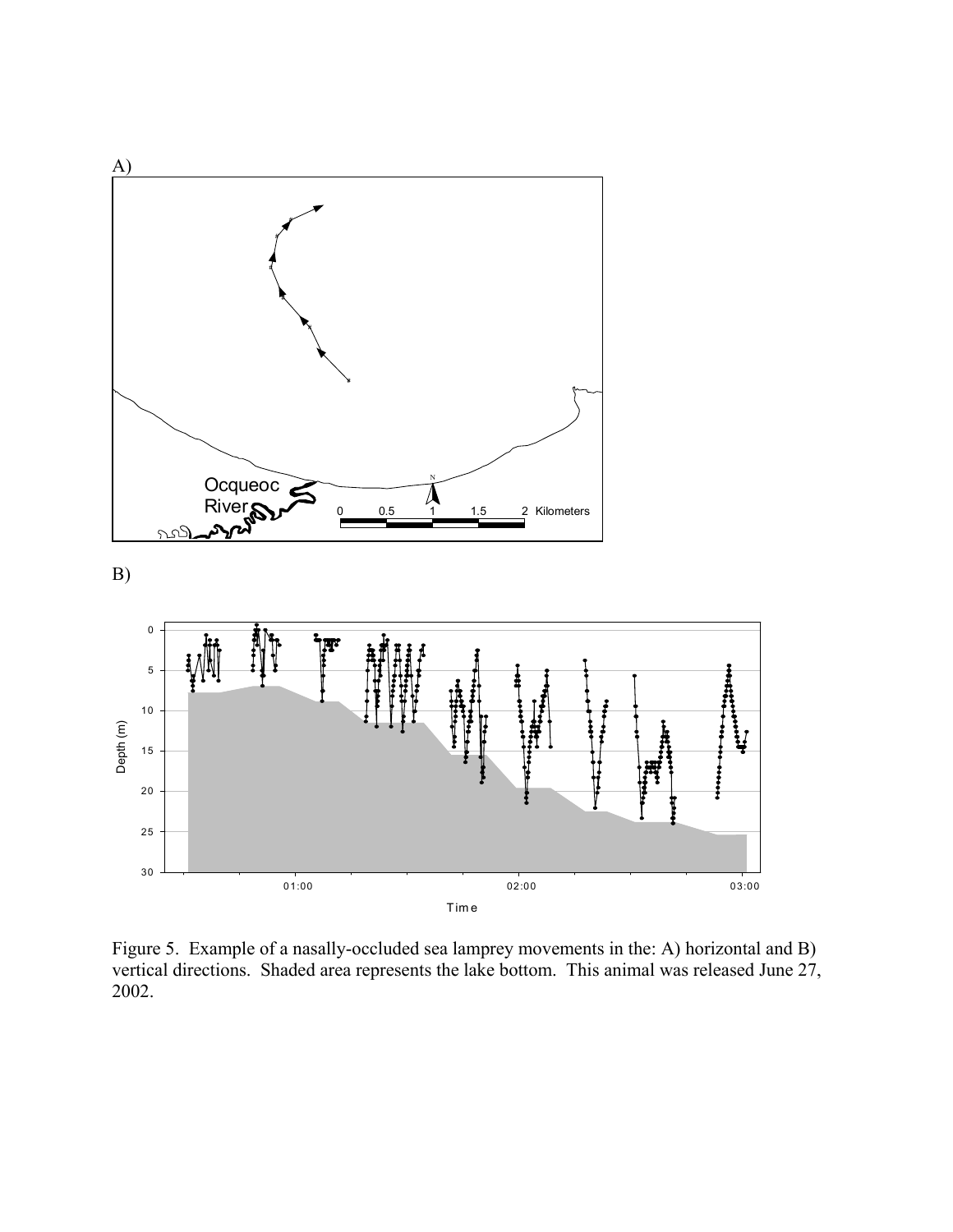

Figure 6. Representative path of an adult sea lamprey released within the Ocqueoc River plume in 2002 Numbers are the percent river water measured at each location.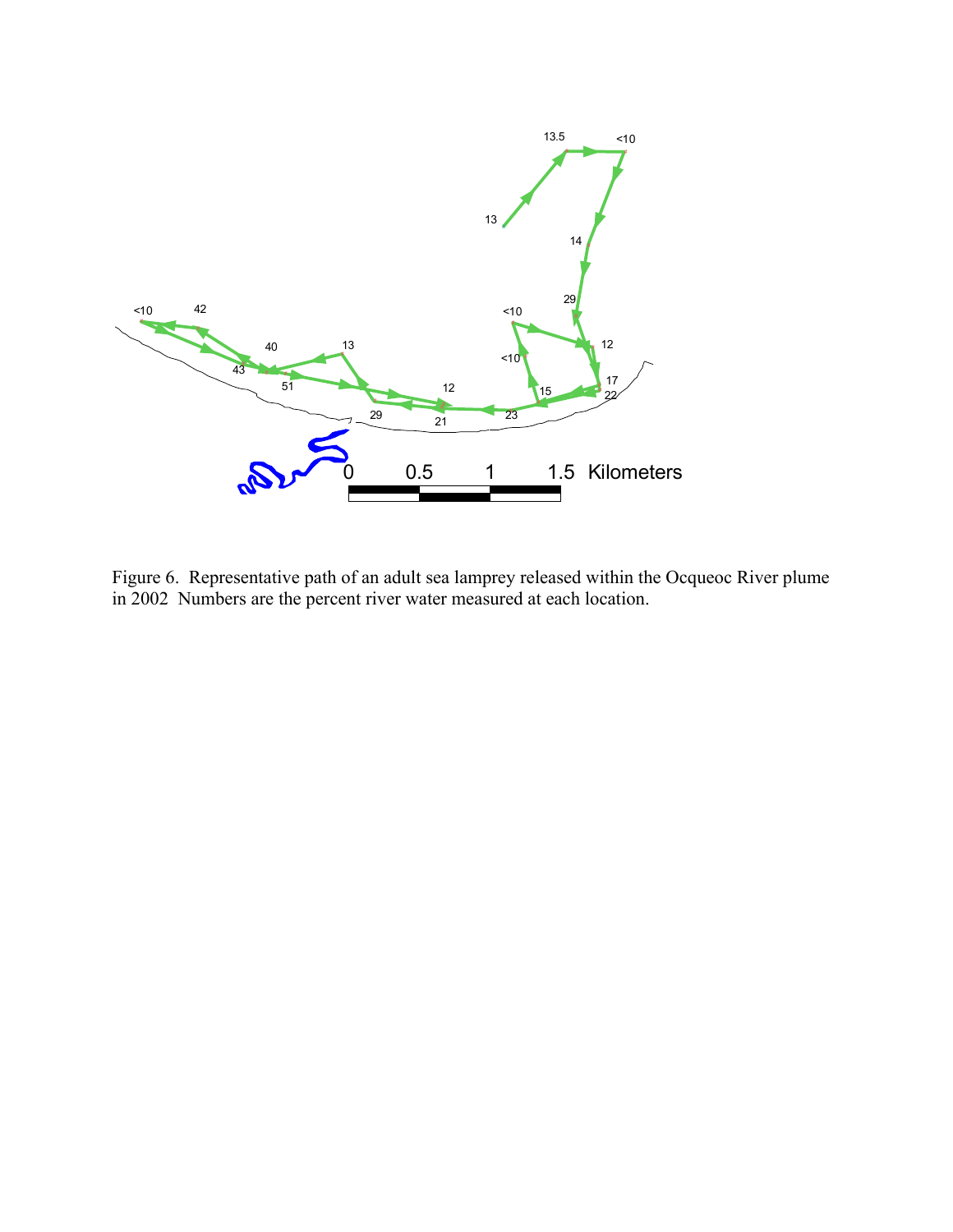

Figure 7. Track of a lamprey released in the Ocqueoc River plume which found that river.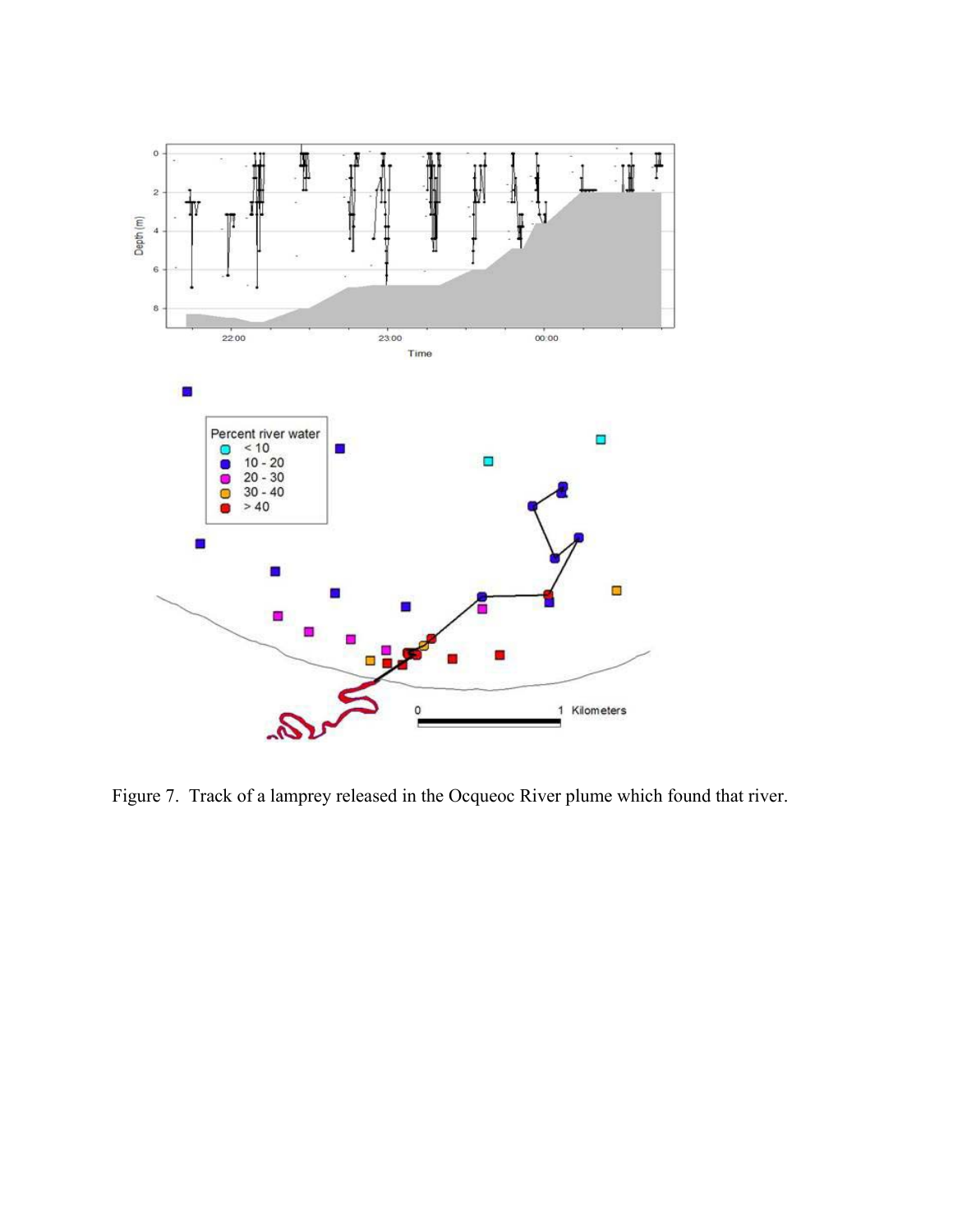

Figure 8. Concentrations of PS measured in 5 non-lamprey and 7 lamprey using electrospray ionization mass spectrometry. Bars represent average PS concentrations for the number of streams tested (n). The detection limit of the assay is  $6 \times 10^{-13}$  M and is the intersection of the 2 axes.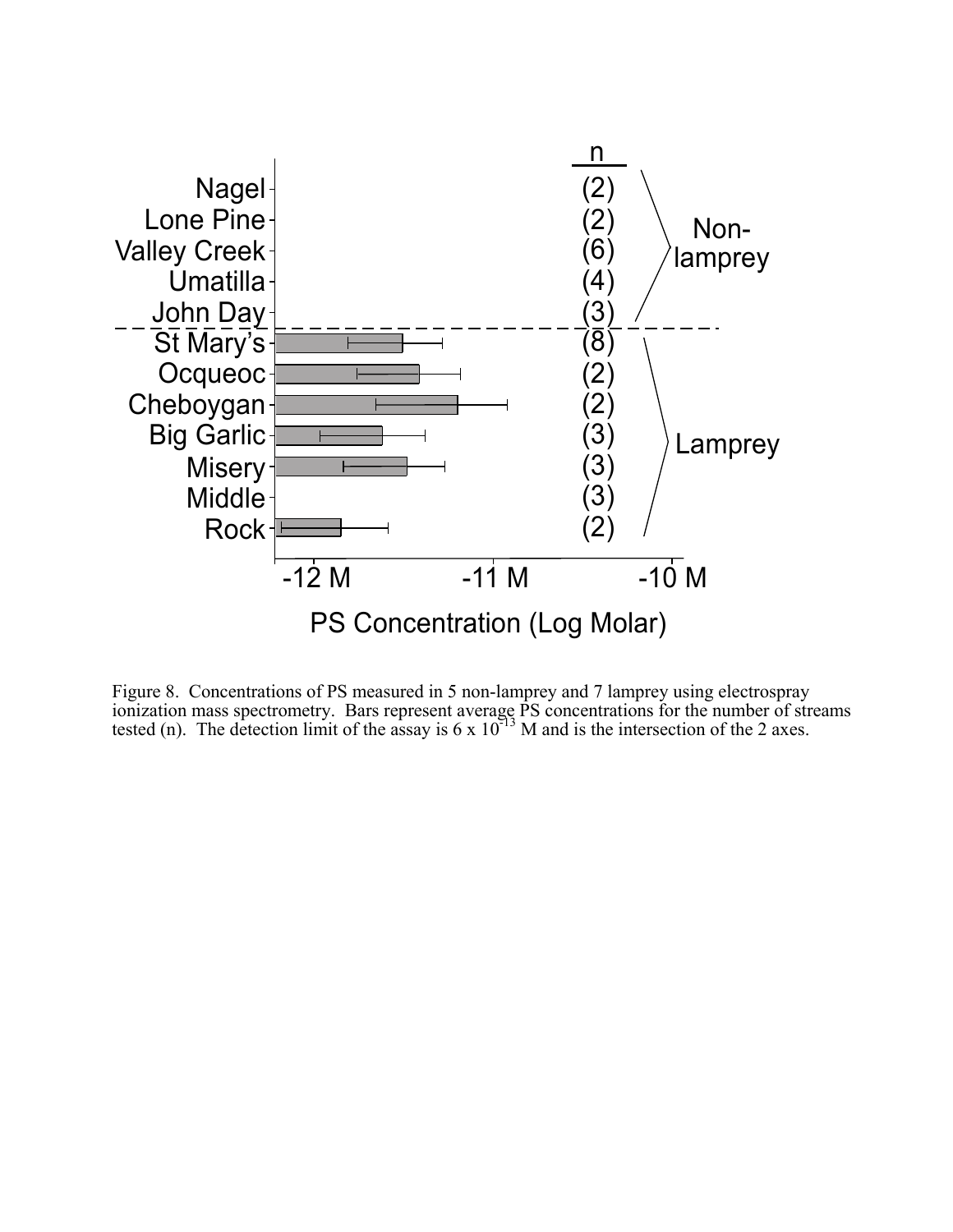

Figure 9. Annual variation in PS concentation in the St Marys River. n=1 for each sample date. The detection limit for the assay was  $6 \times 10^{-13}$  M.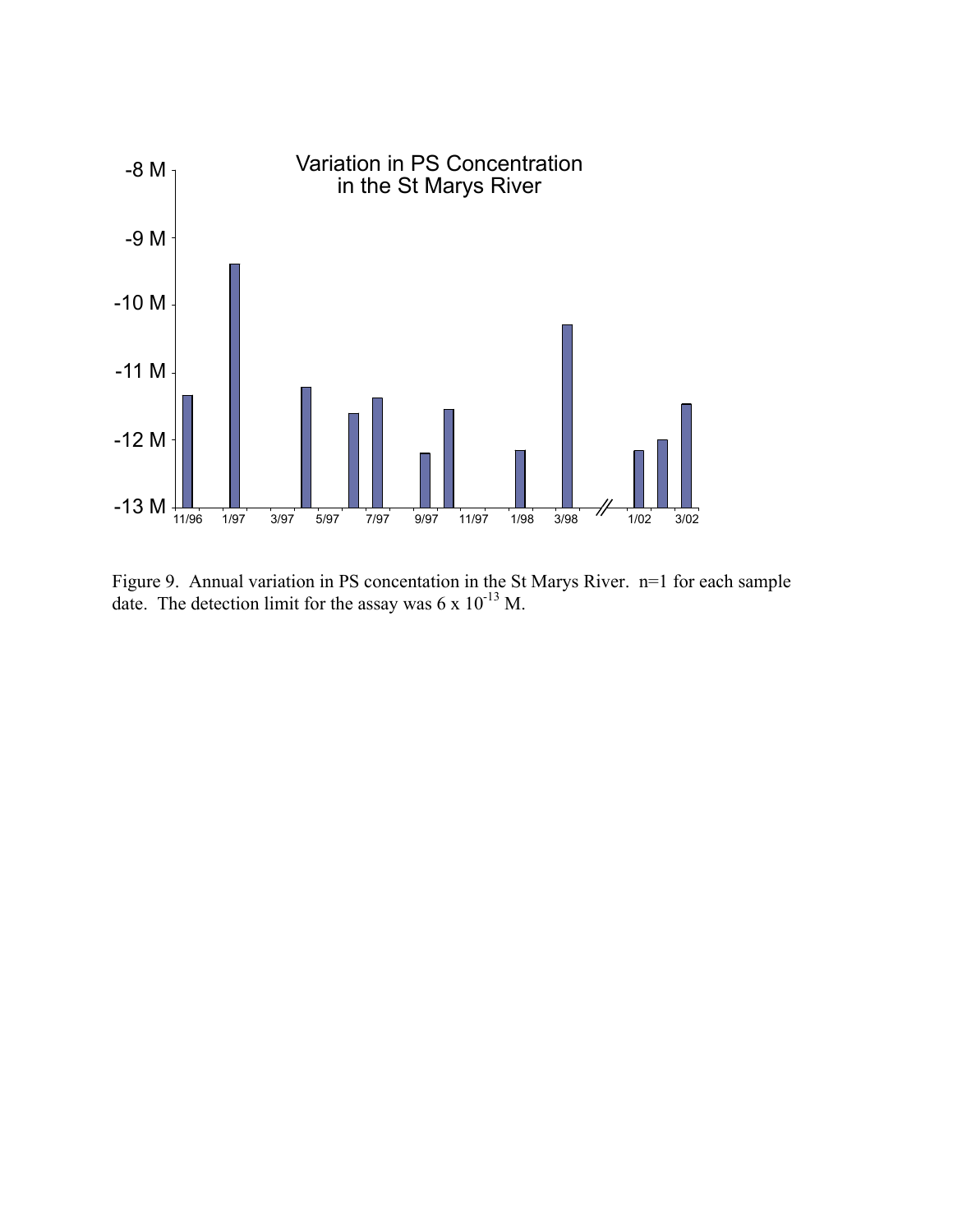

Figure 10. Initial fractionation larval sea lamprey holding water extract to characterize biological activity. A) Schematic of the fractionation scheme of whole larval water; B) EOG responses to these 20 fractions; and C) behavioral responses to individual fractions. Fraction 10 is highlighted as it is the only fraction with significant behavioral activity ( $p < 0.05$ ). Fractions 2-5 and 13-20 were tested as groups because they lacked EOG activity.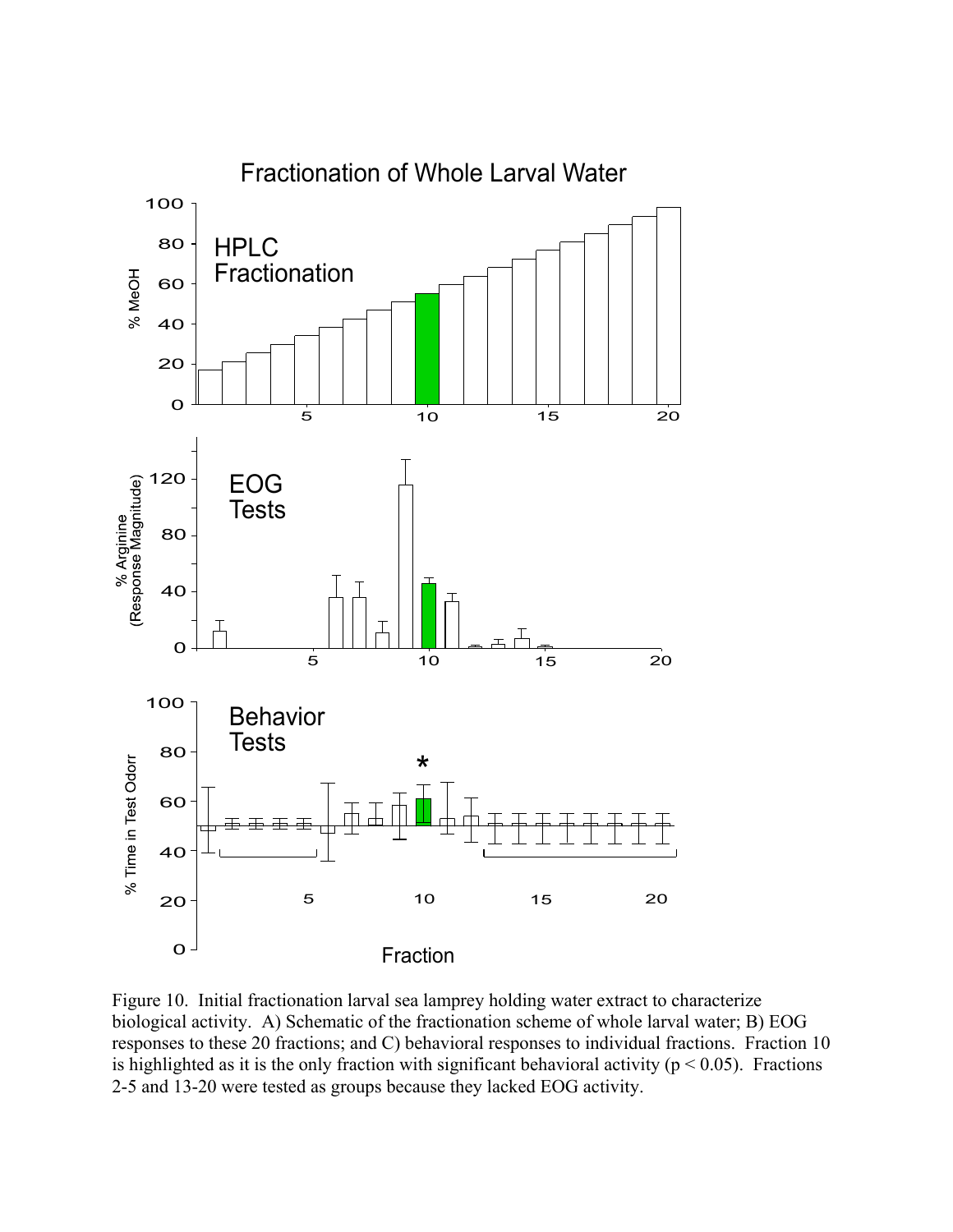

Fig 11. Subfractionation of 20 L of Fraction 10 to isolate compounds with biological activity. . A) Schematic of fractionation scheme; B) Chromatogram of LC/MS output, showing the two peaks in subfraction #3; and C) EOG responses to subfraction #3 and its components, PS (473.4) and 704, an unknown (inset).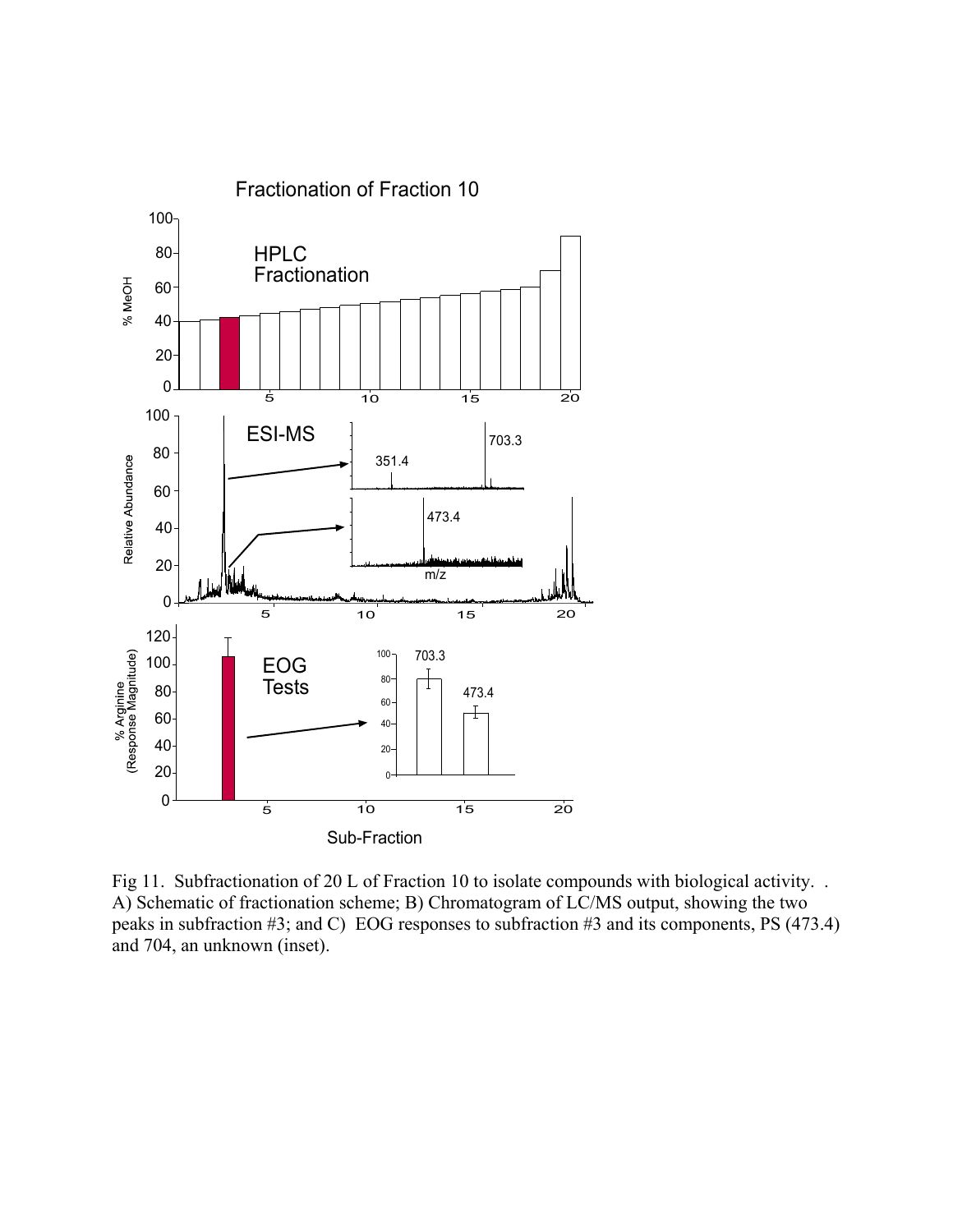

Figure 12. EOG responses to Fraction 10, subfraction 3 from fraction 10, and its components, 704 and PS (474). Columns are mean response (n=9) relative to arginine standard, error bars represent a single standard error.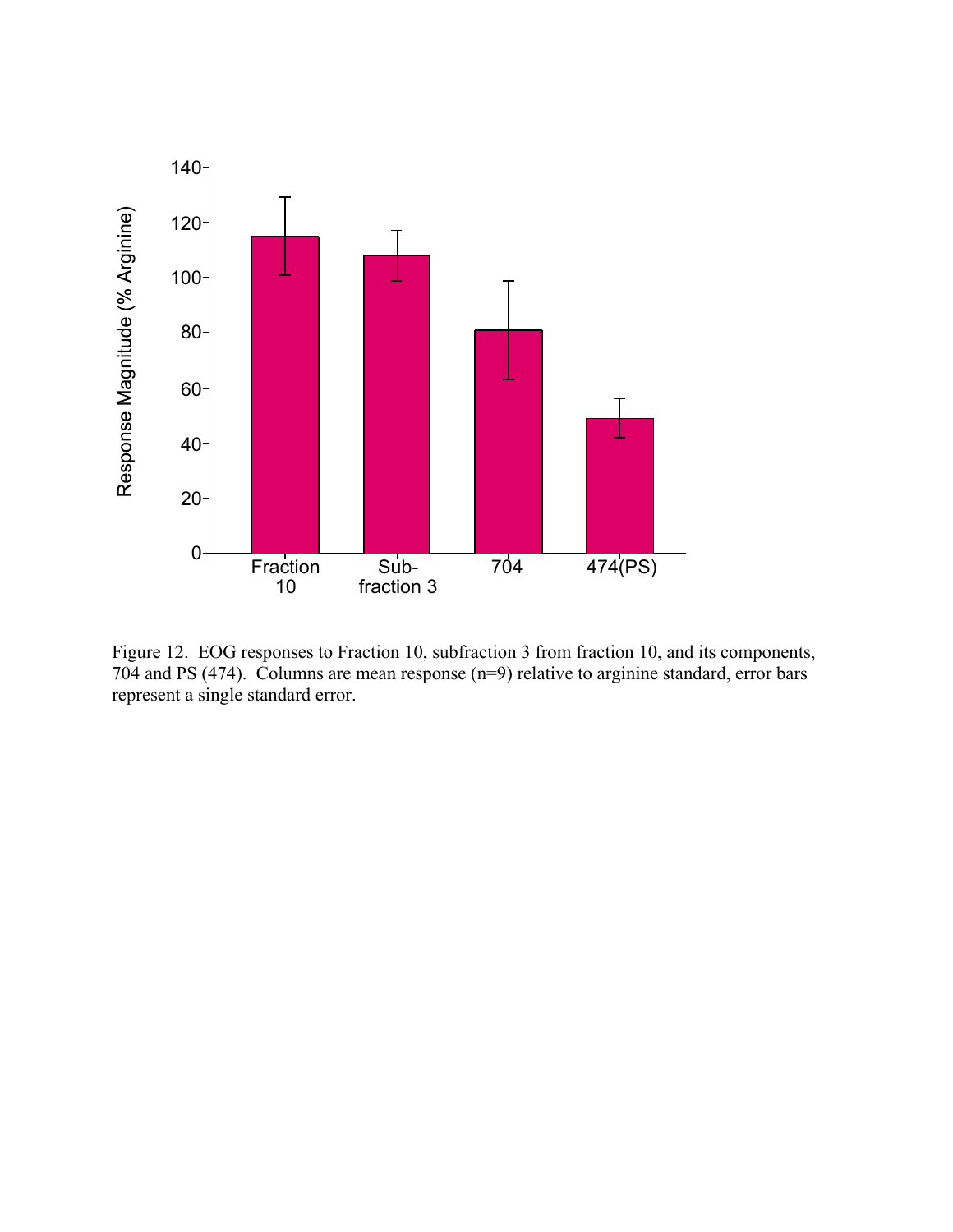

Figure 13. The compound with mw=704 purified and isolated from larval holding water is behaviorally attractive when tested alone, and in combination with PS accounts for all behavioral activity in fraction 10. Bars are means, error bars are standard error.  $* = p <$ 0.05.